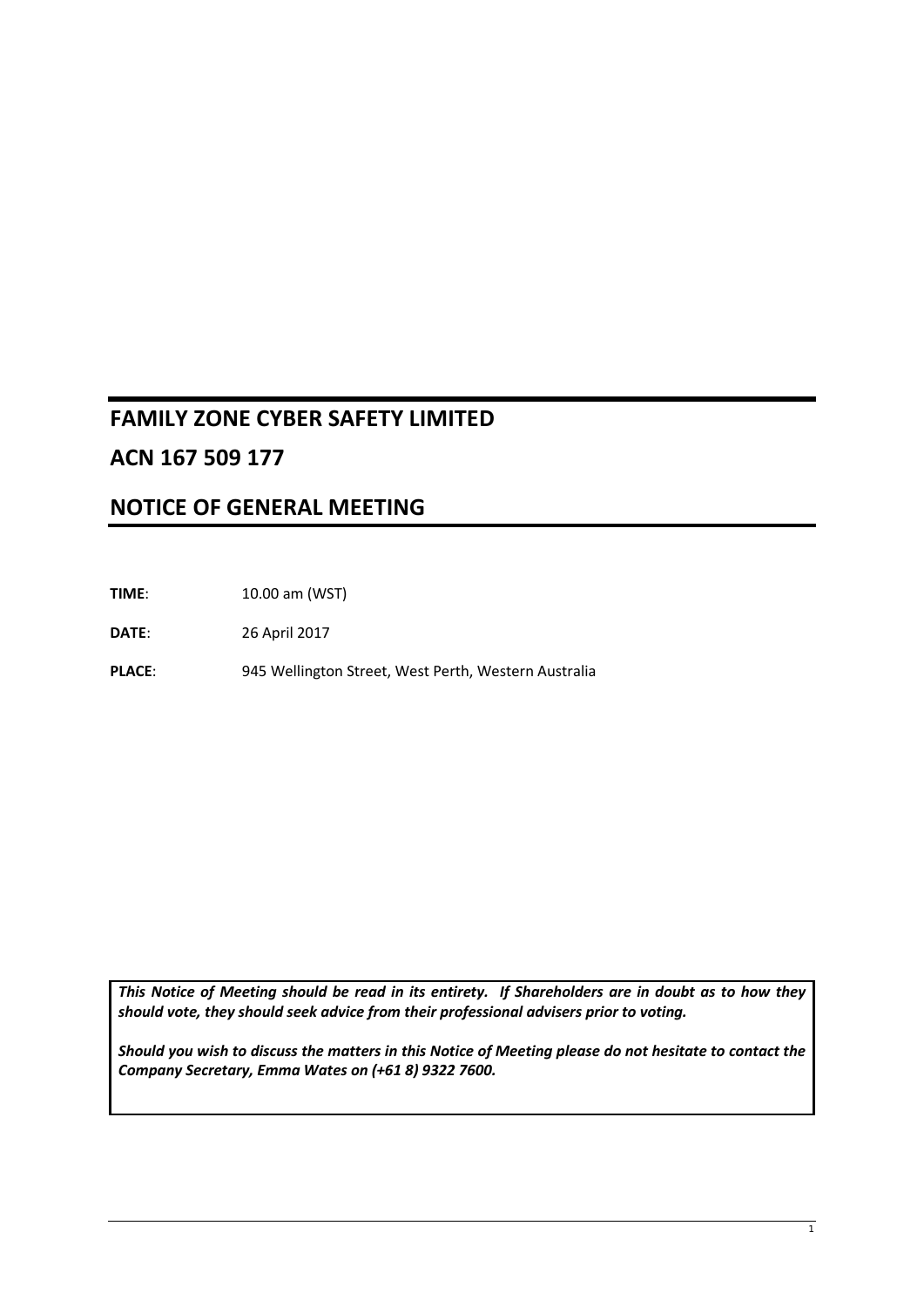# **CONTENTS PAGE**

| Notice of General Meeting (setting out the proposed resolutions) | 4          |
|------------------------------------------------------------------|------------|
| Explanatory Statement (explaining the proposed resolutions)      | 8          |
| Glossary                                                         | 17         |
| Schedule 1 – Terms and Conditions of Broker Options              | 19         |
| Schedule 2 – Terms and Conditions of Performance Shares          | 21         |
| Proxy Form                                                       | (attached) |

## **IMPORTANT INFORMATION**

#### **Time and place of Meeting**

The General Meeting of the Shareholders to which this Notice of Meeting relates will be held at 10:00am (WST) on 26 April 2017 at 945 Wellington Street, West Perth, Western Australia.

#### **Your vote is important**

The business of the General Meeting affects your shareholding and your vote is important.

#### **Voting in person**

To vote in person, attend the General Meeting on the date and at the place set out above.

#### **Voting by proxy**

To vote by proxy, please complete and sign the enclosed Proxy Form and return by the time and in accordance with the instructions set out on the Proxy Form.

In accordance with section 249L of the Corporations Act, members are advised that:

- each member has a right to appoint a proxy;
- the proxy need not be a member of the Company; and
- a member who is entitled to cast 2 or more votes may appoint 2 proxies and may specify the proportion or number of votes each proxy is appointed to exercise. If the member appoints 2 proxies and the appointment does not specify the proportion or number of the member's votes, then in accordance with section 249X(3) of the Corporations Act, each proxy may exercise onehalf of the votes.

Sections 250BB and 250BC of the Corporations Act came into effect on 1 August 2011 and apply to voting by proxy on or after that date. Shareholders and their proxies should be aware of these changes to the Corporations Act, as they will apply to this General Meeting. Broadly, the changes mean that:

- if proxy holders vote, they must cast all directed proxies as directed; and
- any directed proxies which are not voted will automatically default to the Chair, who must vote the proxies as directed.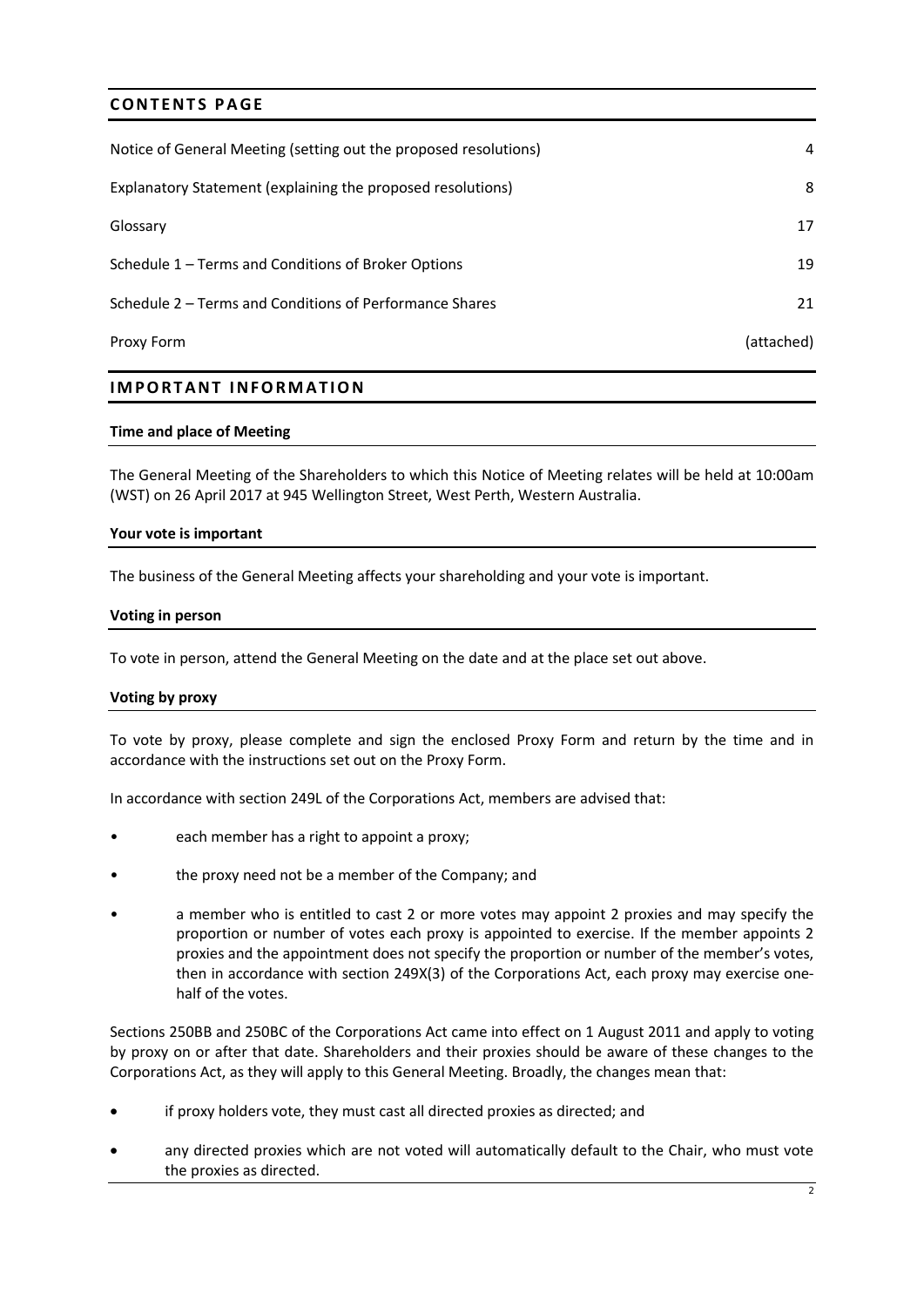Further details on these changes are set out below.

## *Proxy vote if appointment specifies way to vote*

Section 250BB(1) of the Corporations Act provides that an appointment of a proxy may specify the way the proxy is to vote on a particular resolution and, **if it does**:

- the proxy need not vote on a show of hands, but if the proxy does so, the proxy must vote that way (i.e. as directed); and
- if the proxy has 2 or more appointments that specify different ways to vote on the resolution the proxy must not vote on a show of hands; and
- if the proxy is the chair of the meeting at which the resolution is voted on  $-$  the proxy must vote on a poll, and must vote that way (i.e. as directed); and
- if the proxy is not the chair the proxy need not vote on the poll, but if the proxy does so, the proxy must vote that way (i.e. as directed).

#### *Transfer of non-chair proxy to chair in certain circumstances*

Section 250BC of the Corporations Act provides that, if:

- an appointment of a proxy specifies the way the proxy is to vote on a particular resolution at a meeting of the Company's members; and
- the appointed proxy is not the chair of the meeting; and
- at the meeting, a poll is duly demanded on the resolution; and
- either of the following applies:
	- o the proxy is not recorded as attending the meeting;
	- o the proxy does not vote on the resolution,

the chair of the meeting is taken, before voting on the resolution closes, to have been appointed as the proxy for the purposes of voting on the resolution at the meeting.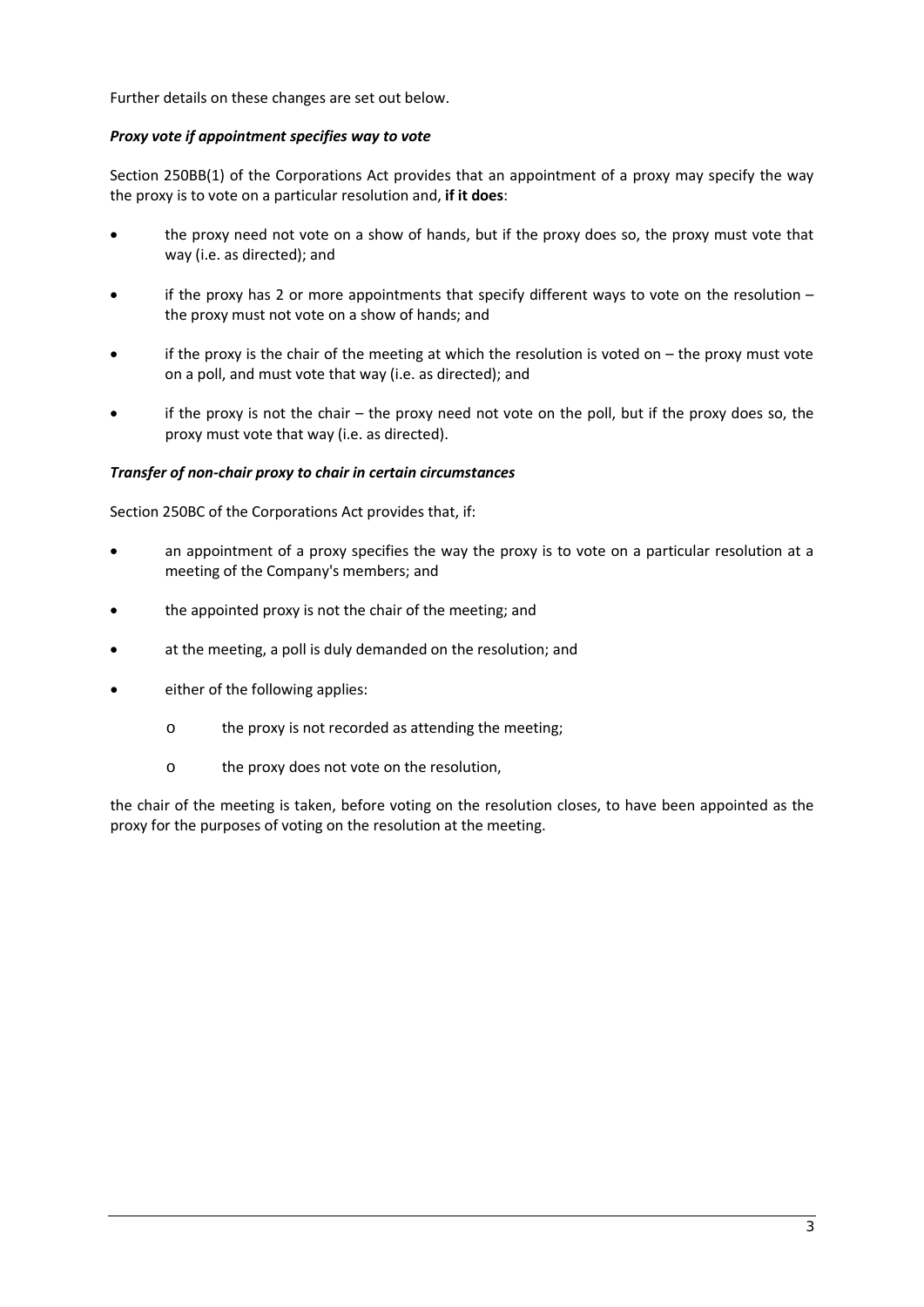# **BUSINESS OF THE GENERAL MEETING**

Notice is given that the General Meeting of Shareholders will be held at 10.00 am (WST) on 26 April 2017 at 945 Wellington Street, West Perth, Western Australia.

The Explanatory Statement provides additional information on matters to be considered at the General Meeting. The Explanatory Statement and the Proxy Form are part of this Notice of Meeting.

The Directors have determined pursuant to Regulation 7.11.37 of the Corporations Regulations 2001 (Cth) that the persons eligible to vote at the General Meeting are those who are registered Shareholders at 5:00pm (WST) on Monday, 24 April 2017.

Terms and abbreviations used in this Notice of Meeting are defined in the Glossary.

#### **AGENDA**

#### **ORDINARY BUSINESS:**

#### <span id="page-3-0"></span>**1 . RESOLUTION 1 – RATIFICATION OF TRANCHE 1 PLACEMENT**

To consider and, if thought fit, to pass, with or without amendment, the following resolution as an **ordinary resolution**:

*"That, for the purposes of Listing Rule 7.4 and for all other purposes, Shareholders approve and ratify the prior issue by the Company of 15,450,000 Shares (Tranche 1 Placement Shares) each at an issue price of \$0.20 (Tranche 1 Placement) on the terms and conditions set out in the Explanatory Memorandum."*

**Voting Exclusion:** The Company will disregard any votes cast on this Resolution by any person who participated in the Tranche 1 Placement and any of their associates and any person who might obtain a benefit, except a benefit solely in the capacity as a Shareholder, if this Resolution is passed. However, the Company will not disregard a vote if it is cast by the person as proxy for a person who is entitled to vote, in accordance with directions on the Proxy Form, or, it is cast by the person chairing the Meeting as proxy for a person who is entitled to vote, in accordance with a direction on the Proxy Form to vote as the proxy decides.

#### **2 . RESOLUTION 2 – AUTHORITY TO ISSUE T RANCHE 2 PLACEMENT SHARES**

To consider and, if thought fit, to pass, with or without amendment, the following resolution as an **ordinary resolution**:

*"That, for the purpose of Listing Rule 7.1 and for all other purposes, Shareholders approve and authorise the Directors to issue up to 1,000,000 Shares (Tranche 2 Placement Shares) each at an issue price of \$0.20 (Tranche 2 Placement) on the terms and conditions set out in the Explanatory Memorandum."*

**Voting Exclusion:** The Company will disregard any votes cast on this Resolution by a person who may participate in the Tranche 2 Placement and any person who might obtain a benefit, except a benefit solely in the capacity as a Shareholder, if this Resolution is passed. However, the Company will not disregard a vote if it is cast by the person as proxy for a person who is entitled to vote, in accordance with directions on the Proxy Form, or, it is cast by the person chairing the Meeting as proxy for a person who is entitled to vote, in accordance with a direction on the Proxy Form to vote as the proxy decides.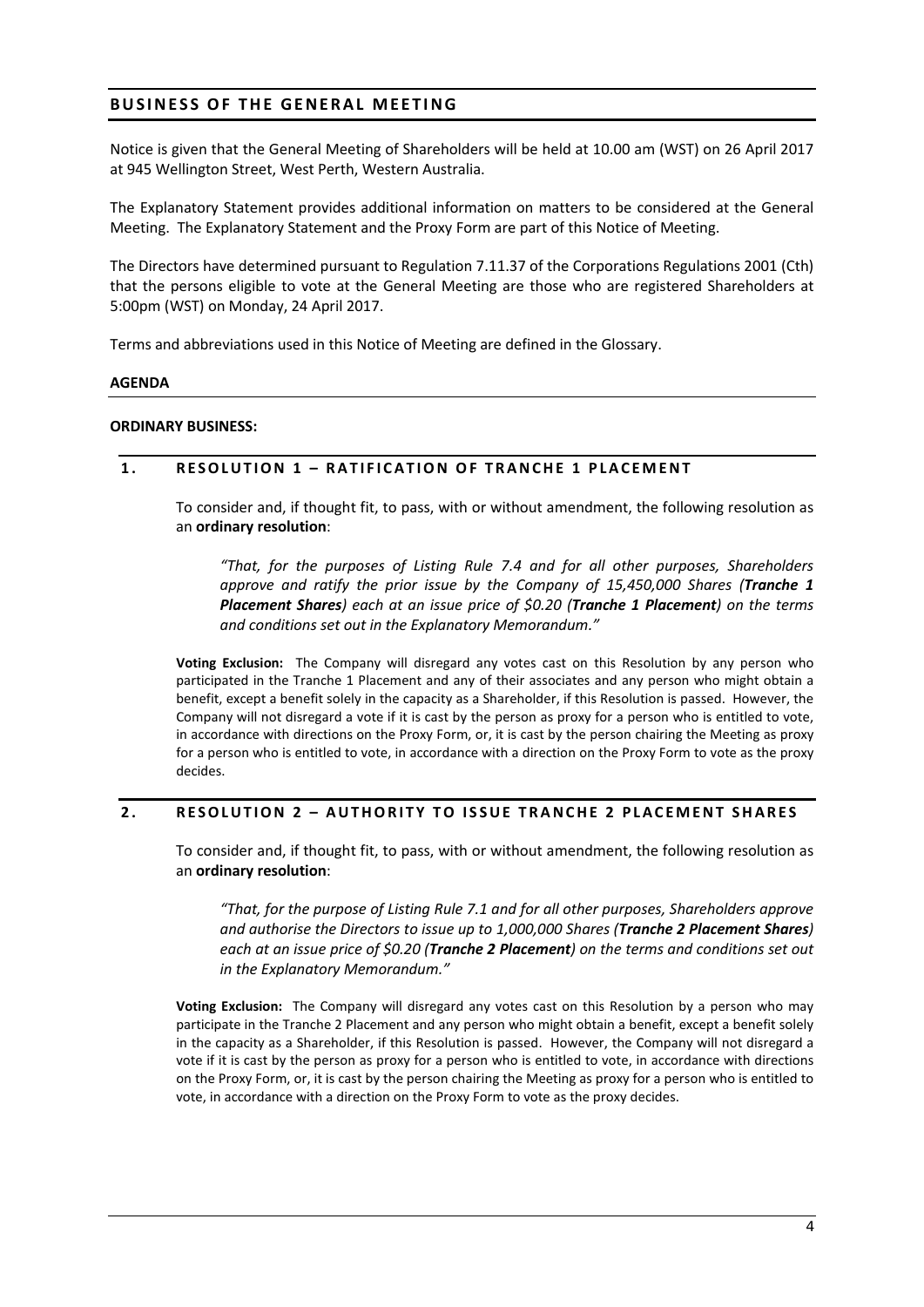## <span id="page-4-0"></span>**3 . RESOLUTION 3 – AUTHORITY FOR TIM LEVY TO PARTICIPATE IN THE TRANCHE 2 PLACEMENT**

To consider and, if thought fit, to pass, with or without amendment, the following resolution as an **ordinary resolution**:

*"That, subject to Resolution 2 being passed, for the purpose of Listing Rule 10.11, and for all other purposes, Shareholders approve and authorise Director Mr Tim Levy (and/or his nominees) to participate in the Tranche 2 Placement to the extent of up to 500,000 of the Tranche 2 Placement Shares each at an issue price of \$0.20 on the terms and conditions set out in the Explanatory Memorandum."*

**Voting Exclusion:** The Company will disregard any votes cast on this Resolution by Mr Tim Levy and his nominees and any associates of those persons. However, the Company will not disregard a vote if it is cast by the person as proxy for a person who is entitled to vote, in accordance with directions on the Proxy Form, or, it is cast by the person chairing the Meeting as proxy for a person who is entitled to vote, in accordance with a direction on the Proxy Form to vote as the proxy decides.

## **4 . RESOLUTION 4 – AUTHORITY FOR PHIL WARREN TO PARTICIPATE IN THE TRANCHE 2 PLACEMENT**

To consider and, if thought fit, to pass, with or without amendment, the following resolution as an **ordinary resolution**:

*"That, subject to Resolution 2 being passed, for the purpose of Listing Rule 10.11, and for all other purposes, Shareholders approve and authorise Director Mr Phil Warren (and/or his nominees) to participate in the Tranche 2 Placement to the extent of up to 50,000 of the Tranche 2 Placement Shares each at an issue price of \$0.20 on the terms and conditions set out in the Explanatory Memorandum."*

**Voting Exclusion:** The Company will disregard any votes cast on this Resolution by Mr Phil Warren and his nominees and any associates of those persons. However, the Company will not disregard a vote if it is cast by the person as proxy for a person who is entitled to vote, in accordance with directions on the Proxy Form, or, it is cast by the person chairing the Meeting as proxy for a person who is entitled to vote, in accordance with a direction on the Proxy Form to vote as the proxy decides.

## **5 . RESOLUTION 5 – AUTHORITY FOR JOHN SIMS TO PARTICIPATE IN THE TRANCHE 2 PLACEMENT**

To consider and, if thought fit, to pass, with or without amendment, the following resolution as an **ordinary resolution**:

*"That, subject to Resolution 2 being passed, for the purpose of Listing Rule 10.11, and for all other purposes, Shareholders approve and authorise Director Mr John Sims (and/or his nominees) to participate in the Tranche 2 Placement to the extent of up to 100,000 of the Tranche 2 Placement Shares each at an issue price of \$0.20 on the terms and conditions set out in the Explanatory Memorandum."*

**Voting Exclusion:** The Company will disregard any votes cast on this Resolution by Mr John Sims and his nominees and any associates of those persons. However, the Company will not disregard a vote if it is cast by the person as proxy for a person who is entitled to vote, in accordance with directions on the Proxy Form, or, it is cast by the person chairing the Meeting as proxy for a person who is entitled to vote, in accordance with a direction on the Proxy Form to vote as the proxy decides.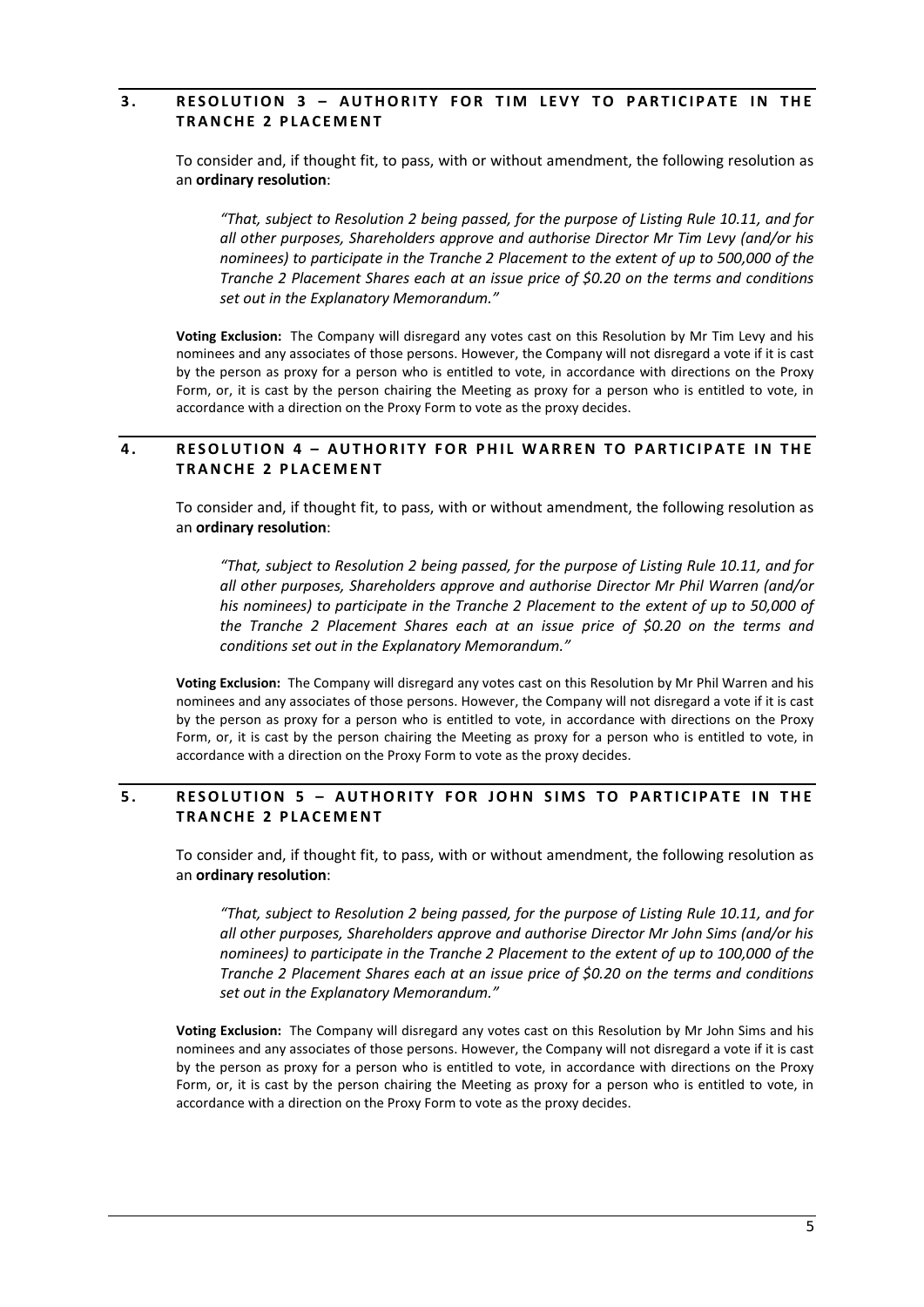## **6 . RESOLUTION 6 – AUTHORITY FOR CRISPIN SWAN TO PARTICIPATE IN THE TRANCHE 2 PLACEMENT**

To consider and, if thought fit, to pass, with or without amendment, the following resolution as an **ordinary resolution**:

*"That, subject to Resolution 2 being passed, for the purpose of Listing Rule 10.11, and for all other purposes, Shareholders approve and authorise Director Mr Crispin Swan (and/or his nominees) to participate in the Tranche 2 Placement to the extent of up to 100,000 of the Tranche 2 Placement Shares each at an issue price of \$0.20 on the terms and conditions set out in the Explanatory Memorandum."*

**Voting Exclusion:** The Company will disregard any votes cast on this Resolution by Mr Crispin Swan and his nominees and any associates of those persons. However, the Company will not disregard a vote if it is cast by the person as proxy for a person who is entitled to vote, in accordance with directions on the Proxy Form, or, it is cast by the person chairing the Meeting as proxy for a person who is entitled to vote, in accordance with a direction on the Proxy Form to vote as the proxy decides.

## **7 . RESOLUTION 7 – AUTHORITY TO ISSUE BROKER OPTIONS**

To consider and, if thought fit, to pass, with or without amendment, the following resolution as an **ordinary resolution**:

*"That, for the purpose of Listing Rule 7.1 and for all other purposes, Shareholders approve and authorise the Directors to issue up to 1,750,000 Broker Options (each exercisable at \$0.30 on or before the date that is three years after their issue) to BW Equities (or their nominees) on the terms and conditions set out in the Explanatory Memorandum."*

**Voting Exclusion:** The Company will disregard any votes cast on this Resolution by BW Equities and their nominees, and any associates of those persons, and any person who might obtain a benefit, except a benefit solely in the capacity as a Shareholder, if this Resolution is passed. However, the Company will not disregard a vote if it is cast by the person as proxy for a person who is entitled to vote, in accordance with directions on the Proxy Form, or, it is cast by the person chairing the Meeting as proxy for a person who is entitled to vote, in accordance with a direction on the Proxy Form to vote as the proxy decides.

## **8 . RESOLUTION 8 – AUTHORITY TO ISSUE SHARES IN LIEU OF CORPORATE ADVISORY FEES**

To consider and, if thought fit, to pass, with or without amendment, the following resolution as an **ordinary resolution**:

*"That, for the purposes of Listing Rule 7.1 and for all other purposes, Shareholders approve and authorise the Directors to issue up to 250,000 Shares each at a deemed issue price of \$0.25 to Alto Capital (or their nominees) in lieu of fees for corporate advisory services provided to the Company, on the terms and conditions set out in the Explanatory Memorandum."*

**Voting Exclusion:** The Company will disregard any votes cast on this Resolution by Alto Capital and their nominees, and any associates of those persons, and any person who might obtain a benefit, except a benefit solely in the capacity as a Shareholder, if this Resolution is passed. However, the Company will not disregard a vote if it is cast by the person as proxy for a person who is entitled to vote, in accordance with directions on the Proxy Form, or, it is cast by the person chairing the Meeting as proxy for a person who is entitled to vote, in accordance with a direction on the Proxy Form to vote as the proxy decides.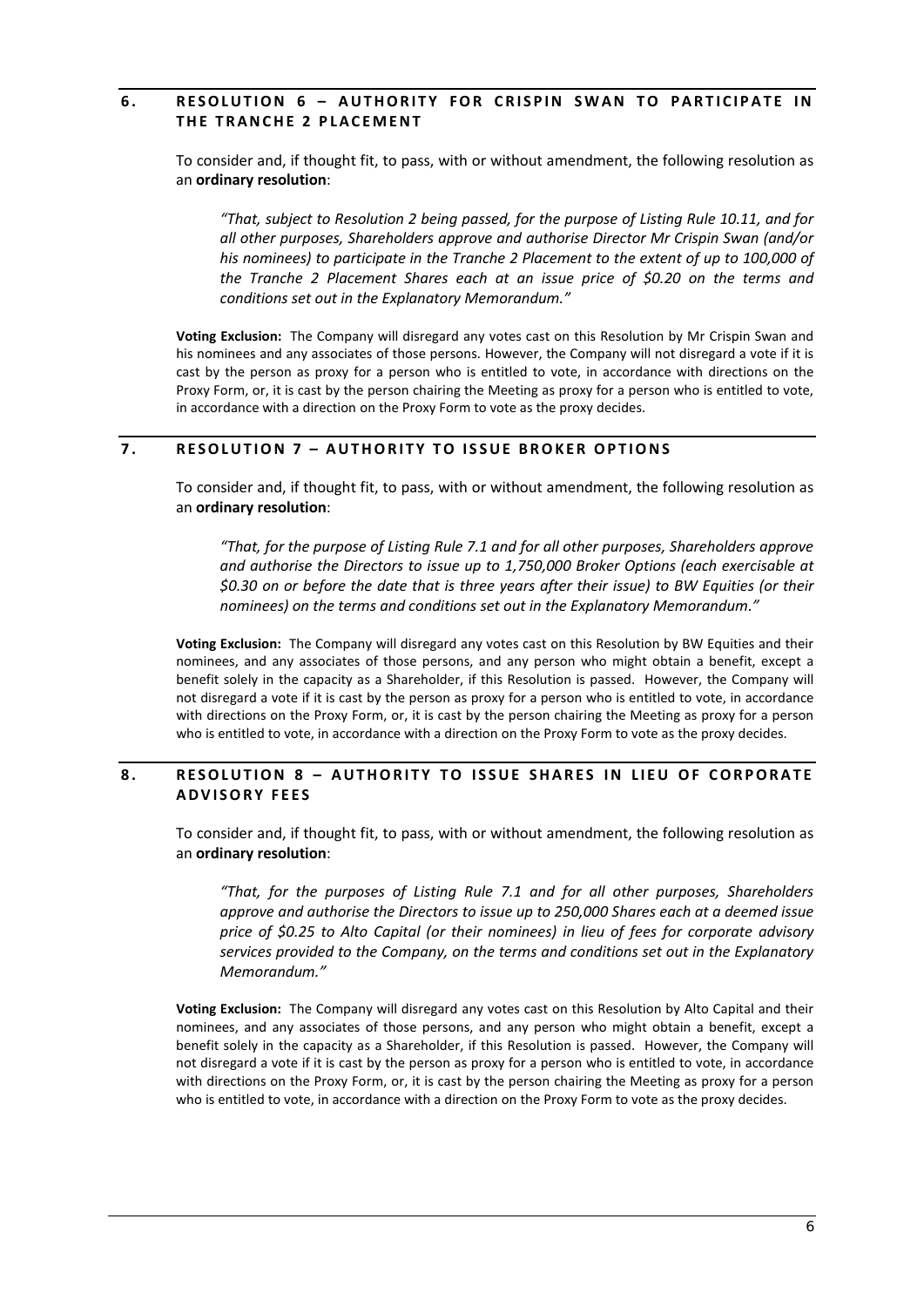## **9 . RESOLUTION 9 – AUTHORITY TO ISSUE SHARES PURSUANT TO THE FIDELIO AGENCY AGREEMENT**

To consider and, if thought fit, to pass, with or without amendment, the following resolution as an **ordinary resolution**:

*"That, for the purposes of Listing Rule 7.1 and for all other purposes, Shareholders approve and authorise the Directors to issue up to 309,889 Shares to Fidelio Partners (or their nominees) pursuant to the Fidelio Agency Agreement, on the terms and conditions set out in the Explanatory Memorandum."*

**Voting Exclusion:** The Company will disregard any votes cast on this Resolution by Fidelio Partners and their nominees, and any associates of those persons, and any person who might obtain a benefit, except a benefit solely in the capacity as a Shareholder, if this Resolution is passed. However, the Company will not disregard a vote if it is cast by the person as proxy for a person who is entitled to vote, in accordance with directions on the Proxy Form, or, it is cast by the person chairing the Meeting as proxy for a person who is entitled to vote, in accordance with a direction on the Proxy Form to vote as the proxy decides.

#### **10. RESOLUTION 1 0 – RATIFICATION OF PERFORMANCE SHARE IS SUE**

To consider and, if thought fit, to pass, with or without amendment, the following resolution as an **ordinary resolution**:

*"That, for the purposes of Listing Rule 7.4 and for all other purposes, Shareholders approve and ratify the prior issue by the Company of 500 Performance Shares (comprising 166,667 Class A Performance Shares, 166,667 Class B Performance Shares and 166,666 Class C Performance Shares) on the terms and conditions set out in the Explanatory Memorandum."*

**Voting Exclusion:** The Company will disregard any votes cast on this Resolution by any person who participated in the issue of Performance Shares the subject of this Resolution and any of their associates and any person who might obtain a benefit, except a benefit solely in the capacity as a Shareholder, if this Resolution is passed. However, the Company will not disregard a vote if it is cast by the person as proxy for a person who is entitled to vote, in accordance with directions on the Proxy Form, or, it is cast by the person chairing the Meeting as proxy for a person who is entitled to vote, in accordance with a direction on the Proxy Form to vote as the proxy decides.

**DATED: 22 MARCH 2017**

**BY ORDER OF THE BOARD**

**TIM LEVY MANAGING DIRECTOR**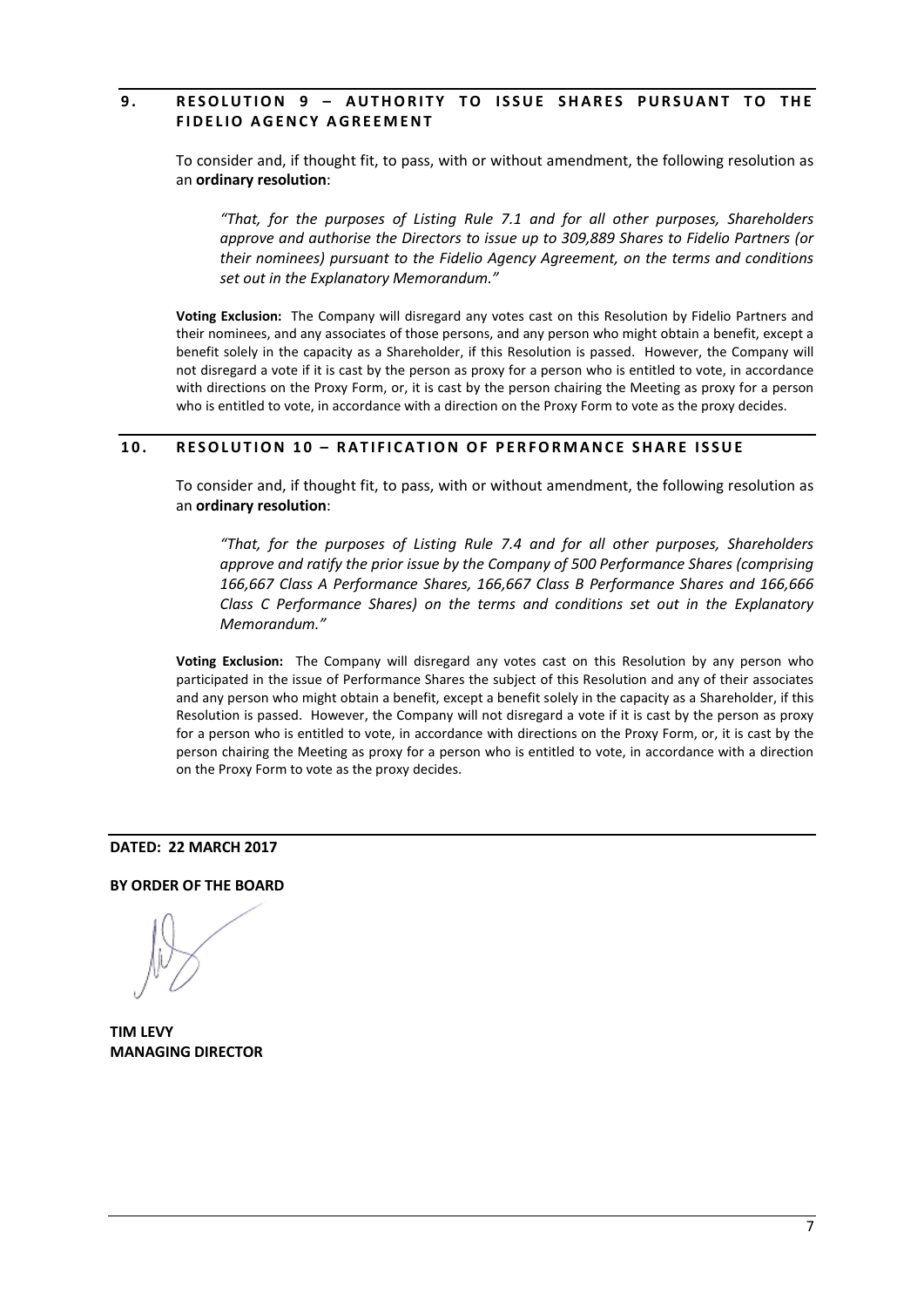# **EXPLANATORY STATEMENT**

This Explanatory Statement has been prepared for the information of the Shareholders in connection with the business to be conducted at the General Meeting to be held at 10:00am (WST) on Wednesday, 26 April 2017 at 945 Wellington Street, West Perth.

This purpose of this Explanatory Statement is to provide information which the Directors believe to be material to Shareholders in deciding whether or not to pass the Resolutions in the Notice of Meeting.

## <span id="page-7-0"></span>**1 . BACKGROUND TO PLACEMENT**

As announced by the Company on 7 March 2017 and 15 March 2017, the Company has received commitments for a placement to sophisticated or professional investors to raise a total of \$3,290,000 (before costs) through the issue of 16,450,000 Shares at an issue price of \$0.20 per Share (**Placement**).

The Placement comprises the Tranche 1 Placement and the Tranche 2 Placement.

The Tranche 1 Placement is to be completed as follows:

- on 15 March 2017 the Company issued 12,950,000 Shares to raise \$2,590,000 (before costs); and
- a further 2,500,000 Shares will be issued on 31 March 2017 to raise \$500,000 (before costs).

A total of 15,450,000 Shares (the Tranche 1 Placement Shares) will be issued pursuant to the Tranche 1 Placement, raising a total of \$3,090,000 (before costs).

Subject to Shareholder approval, the Company intends to undertake an additional placement of 1,000,000 Shares (the Tranche 2 Placement Shares) each at an issue price of \$0.20 to raise \$200,000 (before costs). It is proposed, subject to Shareholder approval, that Directors Mr Tim Levy, Mr Phil Warren, Mr John Sims and Mr Crispin Swan participate in the Tranche 2 Placement (see Section 4 for further details).

Following completion of the Placement, the Company intends to apply the funds raised as follows:

| Use of funds                |             |
|-----------------------------|-------------|
| <b>Business Development</b> | \$1,565,000 |
| Marketing and Sales         | \$1,565,000 |
| Costs of the Placement      | \$160,000   |
| Total                       | \$3,290,000 |

This table is a statement of the Board's current intention as at the date of this Notice. However, Shareholders should note that, as with any budget, the allocation of funds set out in the above table may change depending on a number of factors, including the outcome of operational and development activities, regulatory developments, market and general economic conditions and environmental factors. In light of this, the Board reserves the right to alter the way the funds are applied.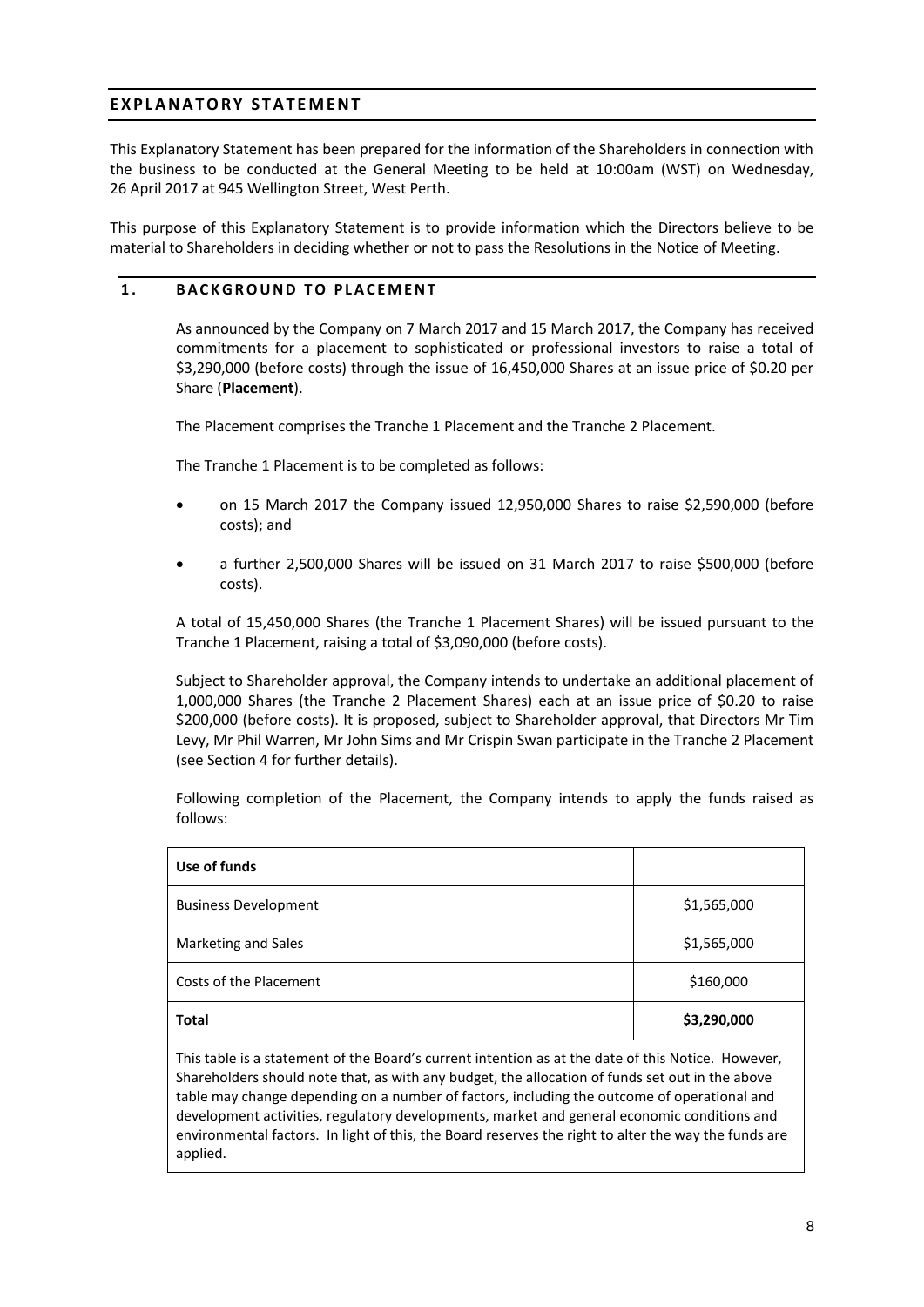## **2 . RESOLUTION 1 – RATIFICATION OF TRANCHE 1 PLACEMENT**

## **2.1 General**

The Company issued 12,950,000 Shares on 15 March 2017 to raise a total of \$2,590,000 (before costs). The Company will issue a further 2,500,000 Shares prior to the date of the Meeting and on or about 31 March 2017 to raise an additional \$500,000 (before costs).

As at the date of the Meeting, the Company will have issued a total of 15,450,000 Shares (the Tranche 1 Placement Shares) to raise a total of \$3,090,000 (before costs).

The funds raised from the issue of the Tranche 1 Placement Shares will be used for the purposes set out in Section 1.

The Tranche 1 Placement Shares were or will be issued within the Company's 15% annual limit permitted under Listing Rule 7.1, together with the Company's additional 10% limit approved by Shareholders under Listing Rule 7.1A at the Company's 2016 Annual General Meeting, without need for shareholder approval.

Listing Rule 7.1 provides that a company must not (subject to specified exceptions), without the approval of shareholders, issue or agree to issue during any 12 month period any equity securities, or other securities with rights to conversion to equity (such as an option), if the number of those securities exceeds 15% of the number of fully paid ordinary securities on issue at the commencement of that 12 month period.

Listing Rule 7.1A enables eligible entities to issue equity securities up to 10% of its issued share capital through placements over a 12 month period after the annual general meeting at which the Shareholders approve the 10% placement facility. The 10% placement facility is in addition to the Company's 15% placement capacity under Listing Rule 7.1.

Listing Rule 7.4 provides that where a company in general meeting ratifies a previous issue of securities made pursuant to Listing Rule 7.1 (including the additional 10% capacity under Listing Rule 7.1A), provided that the previous issue did not breach Listing Rule 7.1, the issue of those securities will be deemed to have been with shareholder approval for the purpose of Listing Rule 7.1.

Resolution 1 seeks Shareholder approval for the ratification of the issue of the Tranche 1 Placement Shares pursuant to Listing Rule 7.4. The effect of Shareholders passing Resolution 1 will be to restore the Company's ability to issue securities within:

- (a) the 15% placement capacity under Listing Rule 7.1 during the next 12 months; and
- (b) the additional 10% placement capacity under Listing Rule 7.1A during the balance of the 12 months from the date of the Company's 2016 Annual General Meeting,

without obtaining prior Shareholder approval.

Resolution 1 is an ordinary resolution.

# **2.2 Information required by ASX Listing Rule 7.5**

For the purposes of Listing Rule 7.5 information regarding the issue of the Tranche 1 Placement Shares is provided as follows:

(a) 12,950,000 Shares were issued by the Company on 15 March 2017 and 2,500,000 Shares will be issued by the Company on or about 31 March 2017.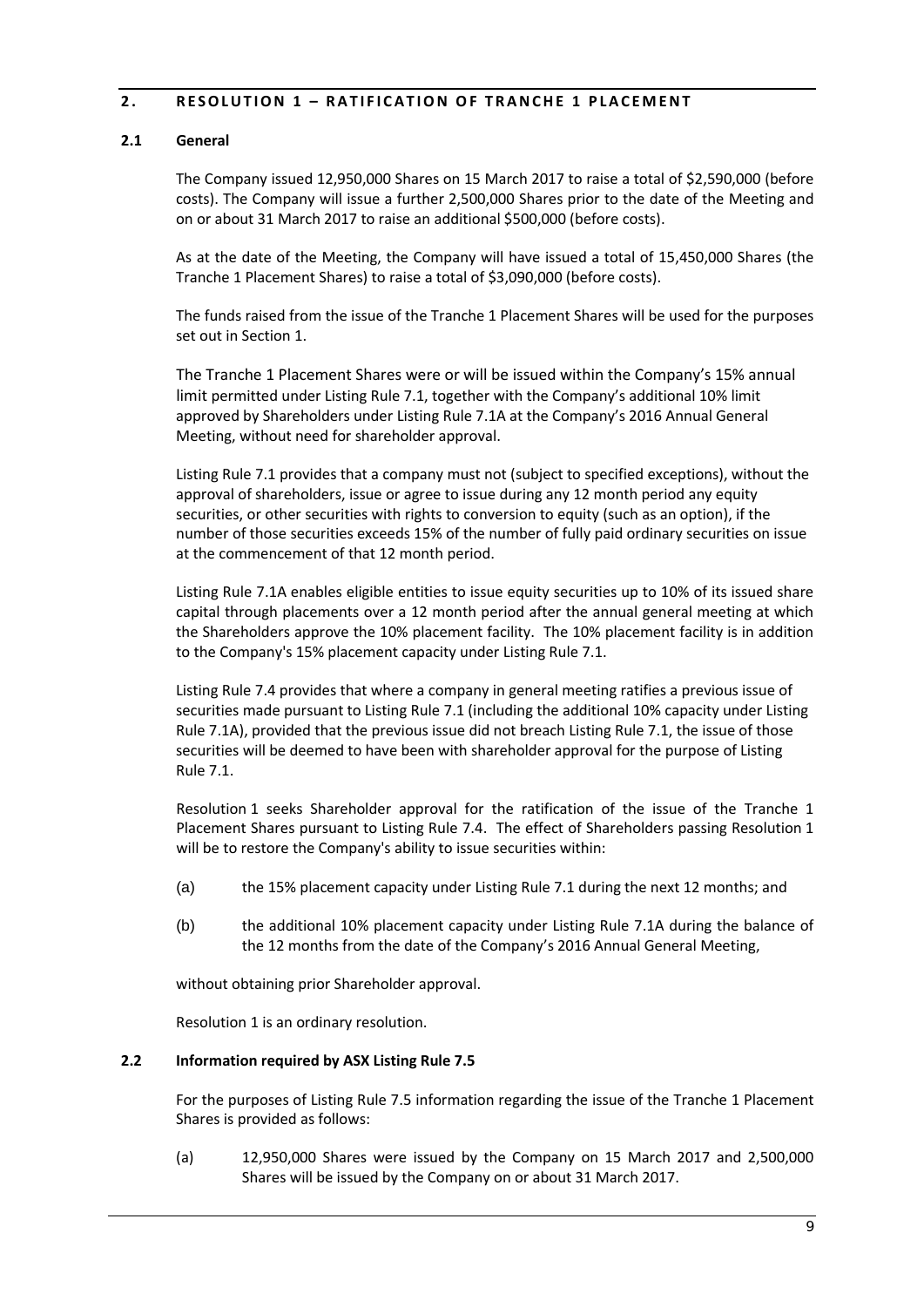- (b) The Tranche 1 Placement Shares were or will be issued at an issue price of \$0.20 each to raise \$3,090,000 in total (before costs).
- (c) The Tranche 1 Placement Shares comprise fully paid ordinary shares of the Company ranking equally with all other fully paid ordinary shares of the Company.
- (d) The Tranche 1 Placement Shares were or will be issued to various sophisticated or professional investors, none of whom are related parties of the Company.
- (e) The funds raised from the issue of the Tranche 1 Placement Shares will be used for the purposes set out in Section 1.
- (f) A voting exclusion statement is included in the Notice.

# **3 . RESOLUTION 2 – AUTHORITY TO ISSUE T RANCHE 2 PLACEMENT SHARES**

## **3.1 General**

Further to the issue of the Tranche 1 Placement Shares, the Company intends to undertake a placement of 1,000,000 Shares (the Tranche 2 Placement Shares) each at an issue price of \$0.20 to raise \$200,000 (before costs).

Set out below is a table showing the number of Shares that may be issued under the Placement, and the dilutive effect on existing Shareholders:

| <b>Shares which the</b><br><b>Company could issue</b><br>under the Placement <sup>1,2</sup> | Shares on issue prior<br>to the Placement | <b>Total Shares on issue</b><br>following completion<br>of the Placement <sup>1,2</sup> | <b>Dilutive effect</b><br>on existing<br><b>Shareholders</b> |
|---------------------------------------------------------------------------------------------|-------------------------------------------|-----------------------------------------------------------------------------------------|--------------------------------------------------------------|
| А                                                                                           | в                                         |                                                                                         | (B/C)                                                        |
| 16,450,000                                                                                  | 63,811,039                                | 76,761,039                                                                              | 16.87%                                                       |

Notes:

- 1. Assumes all Tranche 2 Placement Shares are issued.
- 2. Includes Shares to be issued to Directors Mr Tim Levy, Mr Phil Warren, Mr John Sims and Mr Crispin Swan under Resolutions [3](#page-4-0) to 6 (see Section 4).

Existing Shareholders will be subject to further dilution if the Broker Options are exercised.

The funds raised from the issue of the Tranche 2 Placement Shares will be pooled with the funds raised from the Tranche 1 Placement and used for the purposes set out in Section 1.

Given the Tranche 2 Placement Shares to be issued under Resolution 2 will exceed the 15% threshold set out in Listing Rule 7.1 and none of the exceptions contained in Listing Rule 7.2 apply, Shareholder approval is required under Listing Rule 7.1. A summary of Listing Rule 7.1 is provided in Section 2.1.

Resolution 2 is an ordinary resolution.

## **3.2 Information required by Listing Rule 7.3**

For the purposes of Listing Rule 7.3, information regarding the issue of the Tranche 2 Placement Shares is provided as follows: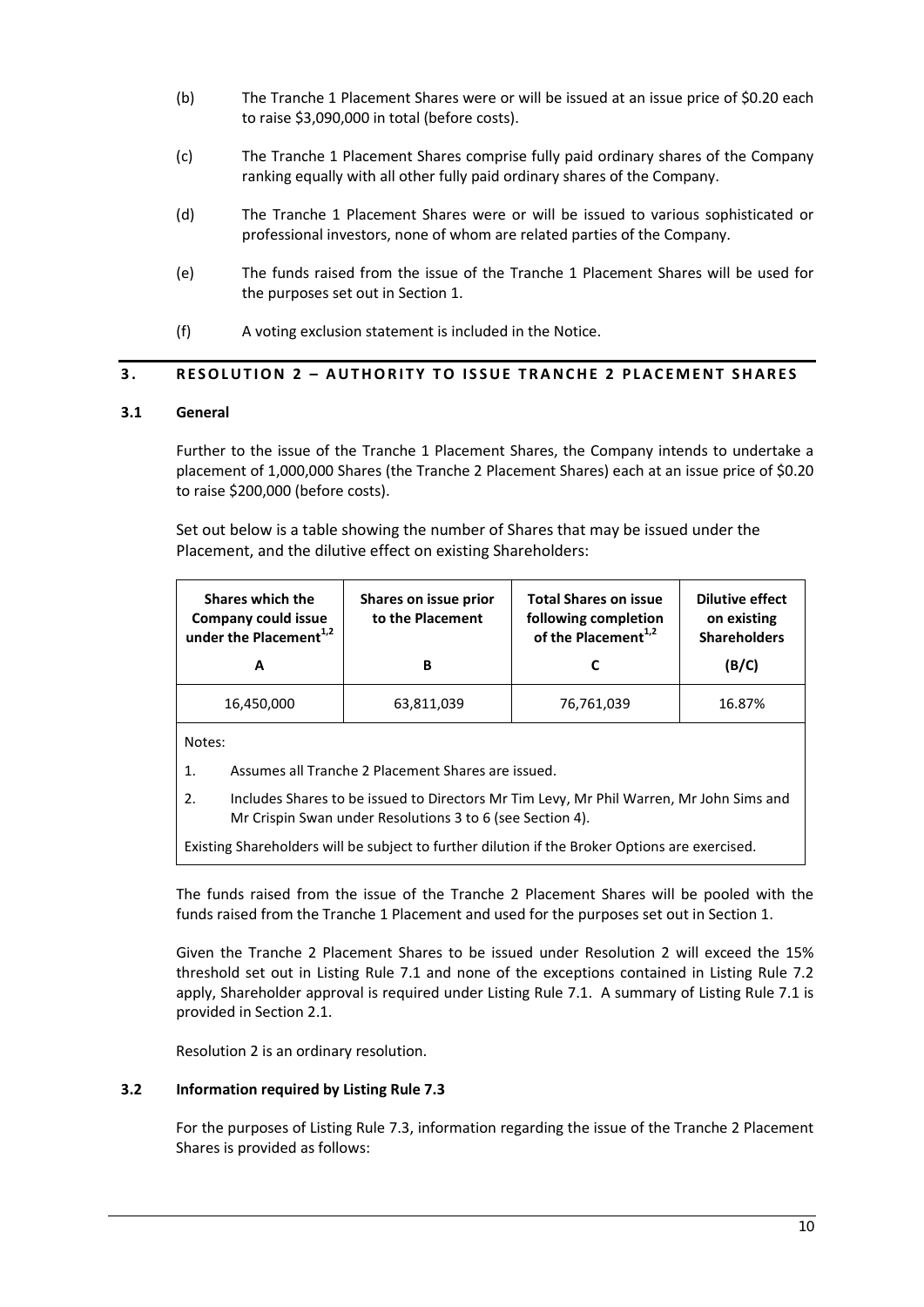- (a) The maximum number of Shares that the Company may issue under the Tranche 2 Placement is 1,000,000.
- (b) The Tranche 2 Placement Shares will be issued no later than three months after the date of the Meeting (or such later date to the extent permitted by an ASX waiver or modification of the Listing Rules).
- (c) The Tranche 2 Placement Shares will be issued at an issue price of \$0.20 per Share to raise \$200,000 in total (before costs).
- (d) The Tranche 2 Placement Shares will be issued to senior executives of the Company and sophisticated or professional investors, none of whom will be related parties of the Company (other than Directors, Mr Tim Levy, Mr Phil Warren, Mr John Sims and Mr Crispin Swan who are proposing to participate in the Tranche 2 Placement subject to Shareholder approval under Resolutions 3 to 6 of this Notice – see Section 4).
- (e) The Tranche 2 Placement Shares will comprise fully paid ordinary shares of the Company ranking equally with all other fully paid ordinary shares of the Company.
- (f) The funds raised from the issue of the Tranche 2 Placement Shares will be used together with the Tranche 1 Placement funds for the purposes set out in Section 1.
- (g) It is expected that the Tranche 2 Placement Shares will be issued on one date.
- (h) A voting exclusion statement is included in the Notice.

# **4. RESOLUTIONS 3 TO 6 – AUTHORITY FOR DIRECTOR PARTICIPATION IN THE TRANCHE 2 PLACEMENT**

#### **4.1 General**

It is proposed that Directors Mr Tim Levy, Mr Phil Warren, Mr John Sims and Mr Crispin Swan (and/or their nominees) participate in the Tranche 2 Placement. Further details of the Tranche 2 Placement are set out in Section 3. Messrs Tim Levy, Phil Warren, John Sims and Crispin Swan wish to obtain Shareholder approval to subscribe for up to a total of \$150,000 worth of the Tranche 2 Placement Shares (being 750,000 Shares in total) (**Director Capital Raising Shares**).

Listing Rule 10.11 provides that a company must not (subject to specified exceptions) issue or agree to issue equity securities to a related party without the approval of shareholders. Messrs Tim Levy, Phil Warren, John Sims and Crispin Swan are each a related party of the Company by virtue of being a Director. Approval is therefore required under Listing Rule 10.11 for the issue of the Director Capital Raising Shares to Mr Tim Levy, Mr Phil Warren, Mr John Sims and Mr Crispin Swan.

Resolutions 3 to 6 seek Shareholder approval pursuant to Listing Rule 10.11 for the issue of the Director Capital Raising Shares to Messrs Tim Levy, Phil Warren, John Sims and Crispin Swan (and/or their nominees). If approval is given under Listing Rule 10.11, Shareholder approval is not required under Listing Rule 7.1 (although approval for 100% of the Tranche 2 Placement is being sought under Listing Rule 7.1 under Resolution 2). Shareholder approval of the issue of the Director Capital Raising Shares means that this issue will not reduce the Company's 15% placement capacity under Listing Rule 7.1.

Resolutions 3 to 6 are ordinary resolutions and are subject to Resolution 2 being passed.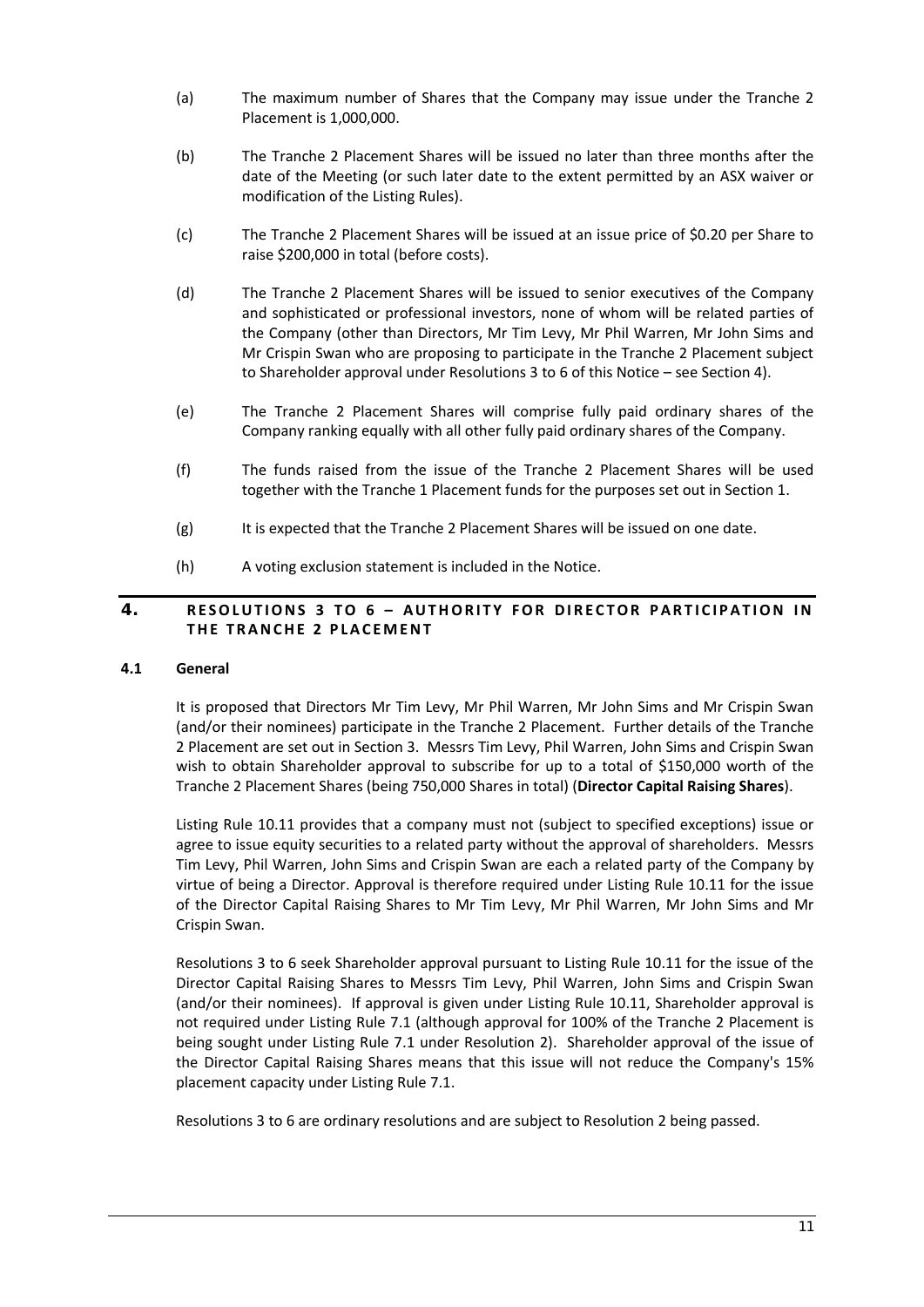## **4.2 Information Required by Listing Rule 10.13**

For the purposes of Listing Rule 10.13, information regarding the issue of the Director Capital Raising Shares is provided as follows:

- (a) The maximum number of Shares to be issued to each of the participating Directors (or their nominees) is as follows
	- (i) Mr Tim Levy 500,000 Shares;
	- (ii) Mr Phil Warren 50,000 Shares;
	- (iii) Mr John Sims 100,000 Shares; and
	- (iv) Mr Crispin Swan 100,000 Shares.
- (b) The Company will issue the Director Capital Raising Shares no later than one month after the date of the Meeting (or such later date to the extent permitted by any ASX waiver or modification of the Listing Rules), and it is intended that all of the Director Capital Raising Shares will be issued on the same date being the completion of the Tranche 2 Placement.
- (c) Messrs Tim Levy, Phil Warren, John Sims and Crispin Swan are each a related party of the Company by virtue of being a Director.
- (d) The Director Capital Raising Shares will be issued at an issue price of \$0.20 per Share (being the same issue price under the Tranche 2 Placement) to raise \$150,000 in total (before costs).
- (e) The Director Capital Raising Shares will comprise fully paid ordinary shares of the Company ranking equally with all other fully paid ordinary shares of the Company.
- (f) The funds raised from the issue of the Director Capital Raising Shares will be aggregated with and used for the same purpose as the funds raised from the Tranche 2 Placement. See Section 3 for further details.
- (g) A voting exclusion statement is included in the Notice.

# **5 . RESOLUTION 7 – AUTHORITY TO ISSUE BROKER OPTIONS**

## **5.1 General**

As noted in the Company's announcement on 15 March 2017, the Company has agreed, subject to Shareholder approval, to issue a total of 1,750,000 Broker Options (each exercisable at \$0.30 on or before the date that is three years after their issue) to BW Equities (or their nominees) on successful completion of the Placement.

The Broker Options are being issued for nil cash consideration as part of the fees payable to BW Equities for acting as joint lead manager and corporate advisor to the Placement. Accordingly, no funds will be raised from the issue of the Broker Options.

The Company has also agreed to pay BW Equities a capital raising fee of 4% and a management fee of 2% on the total value of the funds raised pursuant to the Placement.

Further terms and conditions of the Broker Options are set out in Schedule 1.

A summary of Listing Rule 7.1 is set out in Section 2.1.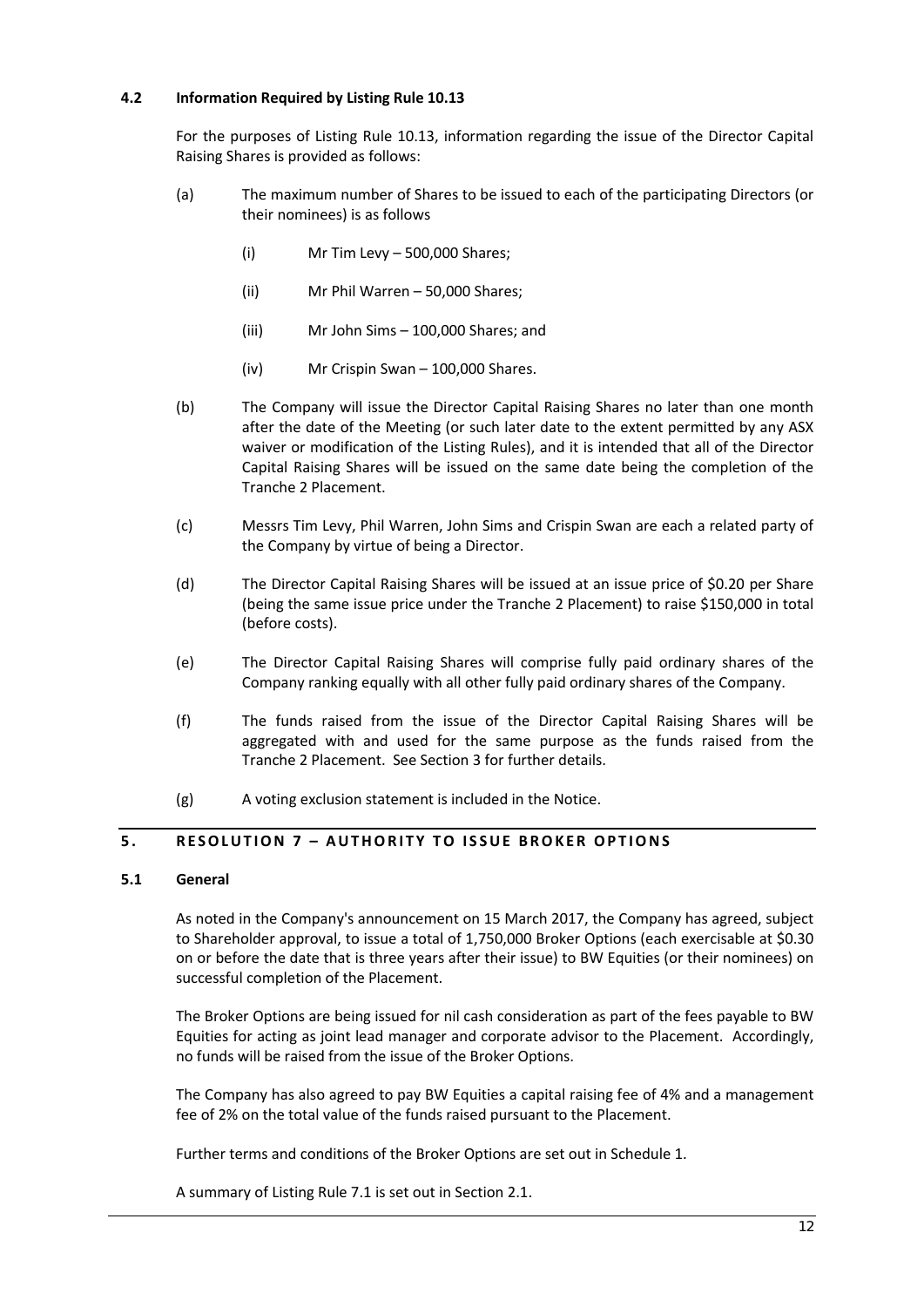The effect of Shareholders passing Resolution 7 approving the issue of the Broker Options will be to maintain the Company's ability to issue securities within the 15% placement capacity under Listing Rule 7.1 during the next 12 months.

Resolution 7 is an ordinary resolution.

## **5.2 Information required by Listing Rule 7.3**

For the purposes of Listing Rule 7.3, information regarding the issue of the Broker Options is provided as follows:

- (a) The maximum number of Broker Options that the Company may issue under Resolution 7 is 1,750,000.
- (b) The Broker Options may be issued no later than three months after the date of the Meeting (or such later date to the extent permitted by an ASX waiver or modification of the Listing Rules).
- (c) The Broker Options will be issued for nil cash consideration as part of the fees payable to BW Equities for acting as joint lead manager and corporate advisor to the Placement. Accordingly, no funds will be raised from the issue of the Broker Options.
- (d) The Adviser Options will be issued to BW Equities (or their nominees) who is not a related party of the Company.
- (e) 1,750,000 Broker Options each exercisable at \$0.30 on or before the date that is three years after their issue. Shares issued on exercise of the Broker Options will be fully paid ordinary shares of the Company ranking equally with all other fully paid ordinary shares of the Company. Further terms and conditions of the Broker Options are set out in Schedule 1.
- (f) It is expected that the Broker Options will be issued on one date.
- (g) A voting exclusion statement is included in the Notice.

## **6 . RESOLUTION 8 – AUTHORITY TO ISSUE SHARES IN LIEU OF CORPORATE ADVISORY FEES**

#### **6.1 General**

Pursuant to a mandate between the Company and Alto Capital, Alto Capital provides ongoing corporate advisory services to the Company for a fee of \$7,500 per month.

As noted in the Company's announcement to ASX on 15 March 2017, the Company has agreed, subject to shareholder approval, to issue 250,000 Shares to Alto Capital in lieu of fees for corporate advisory services provided to the Company. The Shares are to be issued at a deemed issue price of \$0.25 per Share in lieu of \$62,500 of corporate advisory fees due from the Company to Alto Capital.

A summary of Listing Rule 7.1 is set out in Section 2.1.

The effect of Shareholders passing Resolution 8 approving the issue of the corporate advisory fee Shares referred to above will be to maintain the Company's ability to issue securities within the 15% placement capacity under Listing Rule 7.1 during the next 12 months.

Resolution 8 is an ordinary resolution.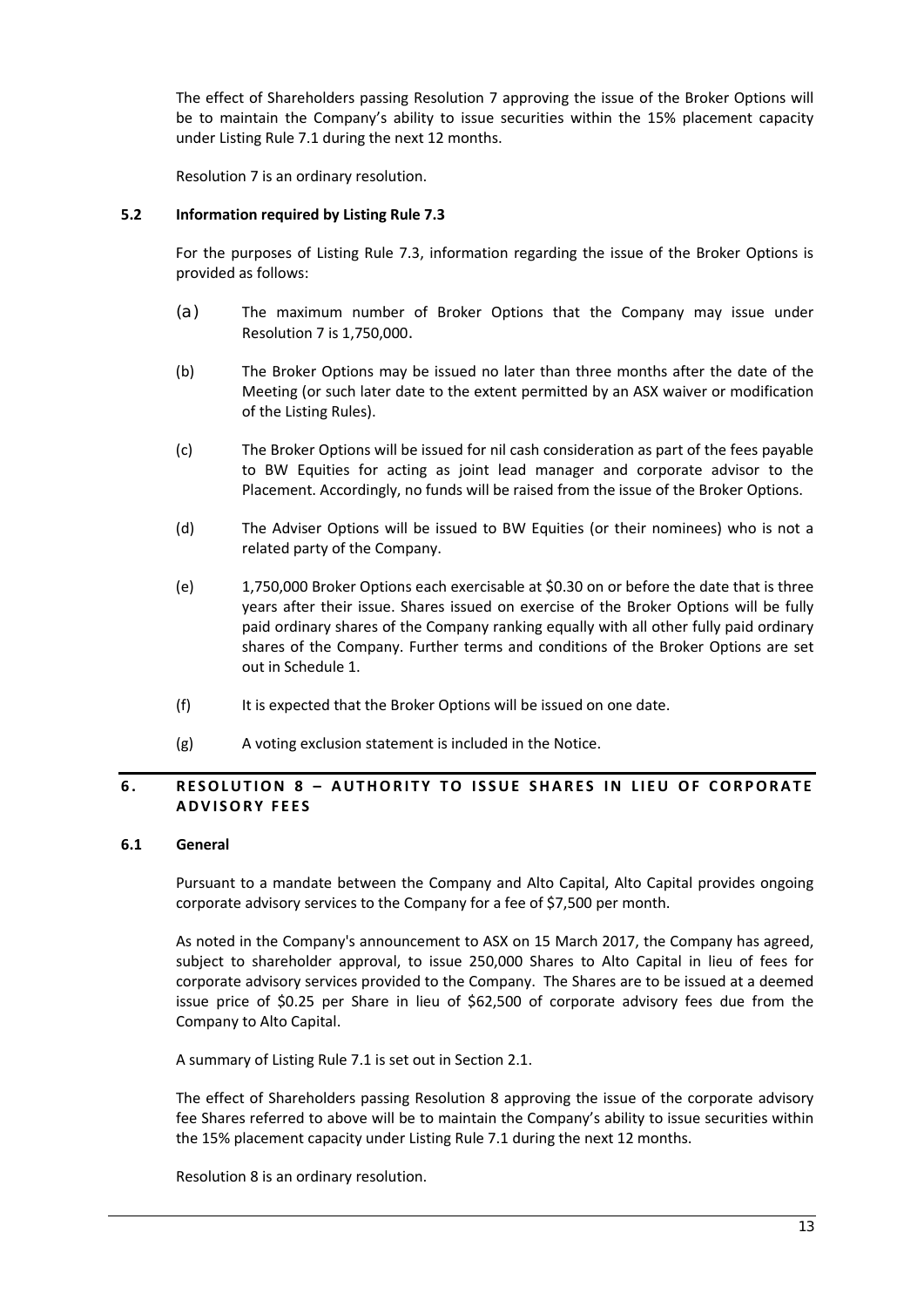## **6.2 Information required by Listing Rule 7.3**

For the purposes of Listing Rule 7.3, information regarding the issue of the Broker Options is provided as follows:

- (a) The maximum number of Shares that the Company may issue under Resolution 8 is 250,000.
- (b) The Shares may be issued no later than three months after the date of the Meeting (or such later date to the extent permitted by an ASX waiver or modification of the Listing Rules).
- (c) The Shares will be issued for nil cash consideration as they will be issued in consideration of the satisfaction of the fees for corporate advisory services provided by Alto Capital to the Company, at a deemed issue price of \$0.25 per Share.
- (d) The Shares will be issued to Alto Capital (or their nominees) who is not a related party of the Company.
- (e) The Shares issued will comprise fully paid ordinary shares of the Company ranking equally with all other fully paid ordinary shares of the Company.
- (f) It is expected that the Shares will be issued on one date.
- (g) A voting exclusion statement is included in the Notice.

# **7 . RESOLUTION 9 – AUTHORITY TO ISSUE SHARES PURSUANT TO THE FIDELIO AGENCY AGREEMENT**

## **7.1 General**

As noted in the Company's announcements dated 7 March 2017 and 15 March 2017, the Company and Fidelio Partners agreed to revised the terms of the Fidelio Agency Agreement such that the issue of all share-based compensation under the Fidelio Agency Agreement is now subject to shareholder approval.

Fidelio Partners introduced and facilitated the Company's partnership agreement with one of the world's largest mobile operators, Telkomsel Indonesia (refer to ASX announcement dated 20 February 2017 for further details). Subject to Shareholder approval, the Company is required to issue Fidelio Partners 309,889 as share based commission to Fidelio Partners for services provided in respect to the achievement of a performance milestone under the Fidelio Agency Agreement. Resolution 9 seeks Shareholder approval to issue these Shares to Fidelio Partners.

If Shareholders do not approve the issue of the Shares to Fidelio Partners under Resolution 9, the Company will be required to pay the share based commission to Fidelio Partners in cash, such amount being calculated by taking the number of Shares to be issued to Fidelio Partners (being 309,889 Shares) multiplied by the highest 30 day volume weighted price of the Company's Shares on ASX between date of the entitlement being earned and the earlier to occur of:

- (a) 2 months following Fidelio Partners earning its entitlement to Share based commission; and
- (b) 7 days following a Shareholder meeting convened to approve the issue of Share based commission to Fidelio Partners.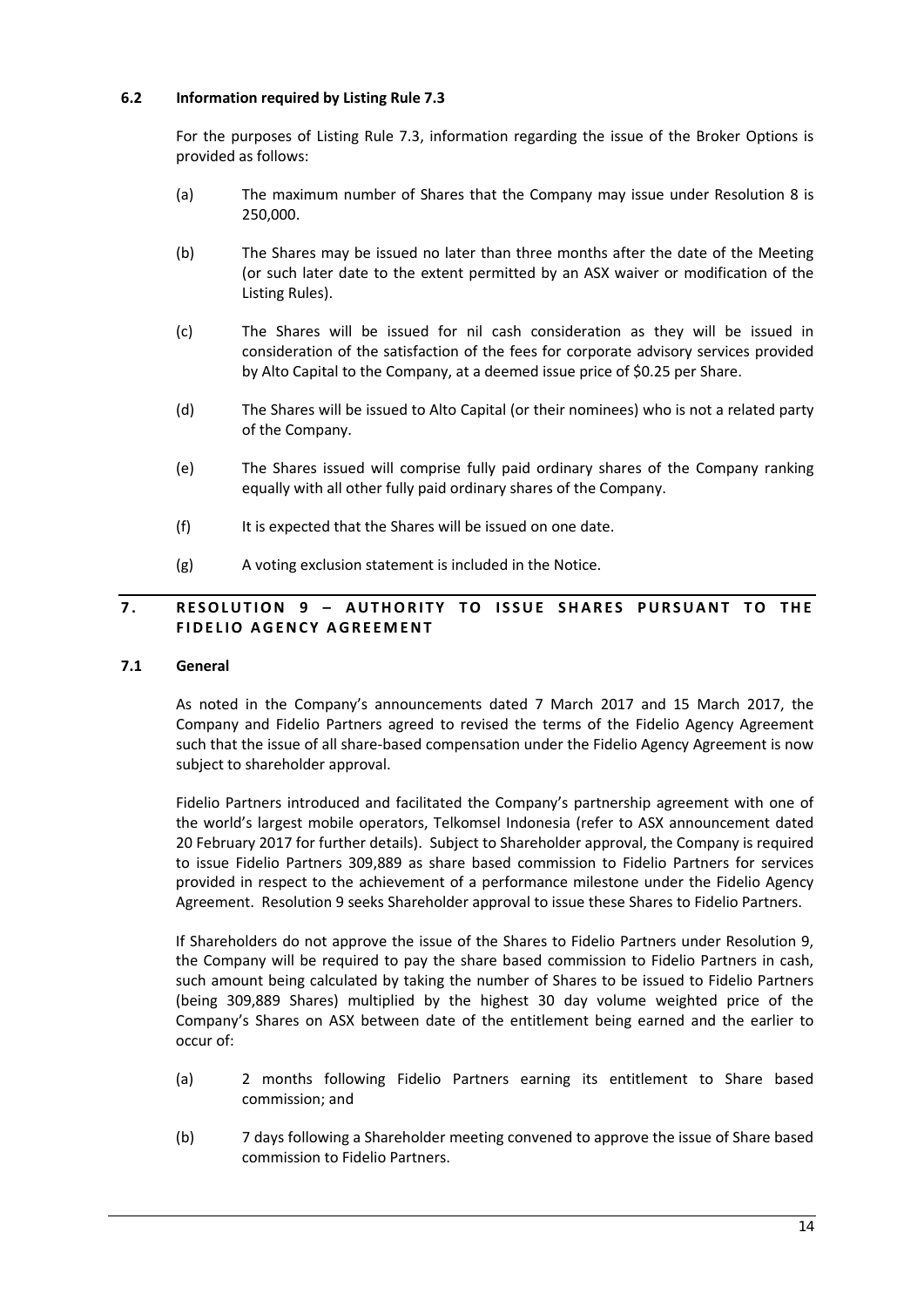## **7.2 Information required by Listing Rule 7.3**

For the purposes of Listing Rule 7.3, information regarding the issue of the Shares pursuant to the Fidelio Agency Agreement is provided as follows:

- (a) The maximum number of Shares that the Company may issue under Resolution 9 is 309,889.
- (b) The Shares may be issued no later than three months after the date of the Meeting (or such later date to the extent permitted by an ASX waiver or modification of the Listing Rules).
- (c) The Shares will be issued for nil cash consideration as they will be issued in consideration services provided and the achievement of a performance milestone under the Fidelio Agency Agreement.
- (d) The Shares will be issued to Fidelio Partners (or their nominees) who is not a related party of the Company.
- (e) The Shares issued will comprise fully paid ordinary shares of the Company ranking equally with all other fully paid ordinary shares of the Company.
- (f) It is expected that the Shares will be issued on one date.
- (g) A voting exclusion statement is included in the Notice.

# **8 . RESOLUTION 1 0 – RATIFICATION OF PERFORMANCE SHARE ISSUE**

#### **8.1 General**

On 5 December 2016, the Company issued 500,000 Performance Shares (comprising 166,667 Class A Performance Shares, 166,667 Class B Performance Shares and 166,666 Class C Performance Shares) to a senior executive of the Company as a performance based incentive and in consideration for services to be provided to the Company.

The Performance Shares were issued within the Company's 15% annual limit permitted under Listing Rule 7.1 without need for shareholder approval.

Listing Rule 7.1 provides that a company must not (subject to specified exceptions), without the approval of shareholders, issue or agree to issue during any 12 month period any equity securities, or other securities with rights to conversion to equity (such as an option), if the number of those securities exceeds 15% of the number of fully paid ordinary securities on issue at the commencement of that 12 month period.

Listing Rule 7.4 provides that where a company in general meeting ratifies a previous issue of securities made pursuant to Listing Rule 7.1, provided that the previous issue did not breach Listing Rule 7.1, the issue of those securities will be deemed to have been with shareholder approval for the purpose of Listing Rule 7.1.

Resolution 10 seeks Shareholder approval for the ratification of the issue of the Performance Shares pursuant to Listing Rule 7.4. The effect of Shareholders passing Resolution 10 will be to restore the Company's ability to issue securities within:

- (a) the 15% placement capacity under Listing Rule 7.1 during the next 12 months; and
- (b) the additional 10% placement capacity under Listing Rule 7.1A during the balance of the 12 months from the date of the Company's 2016 Annual General Meeting,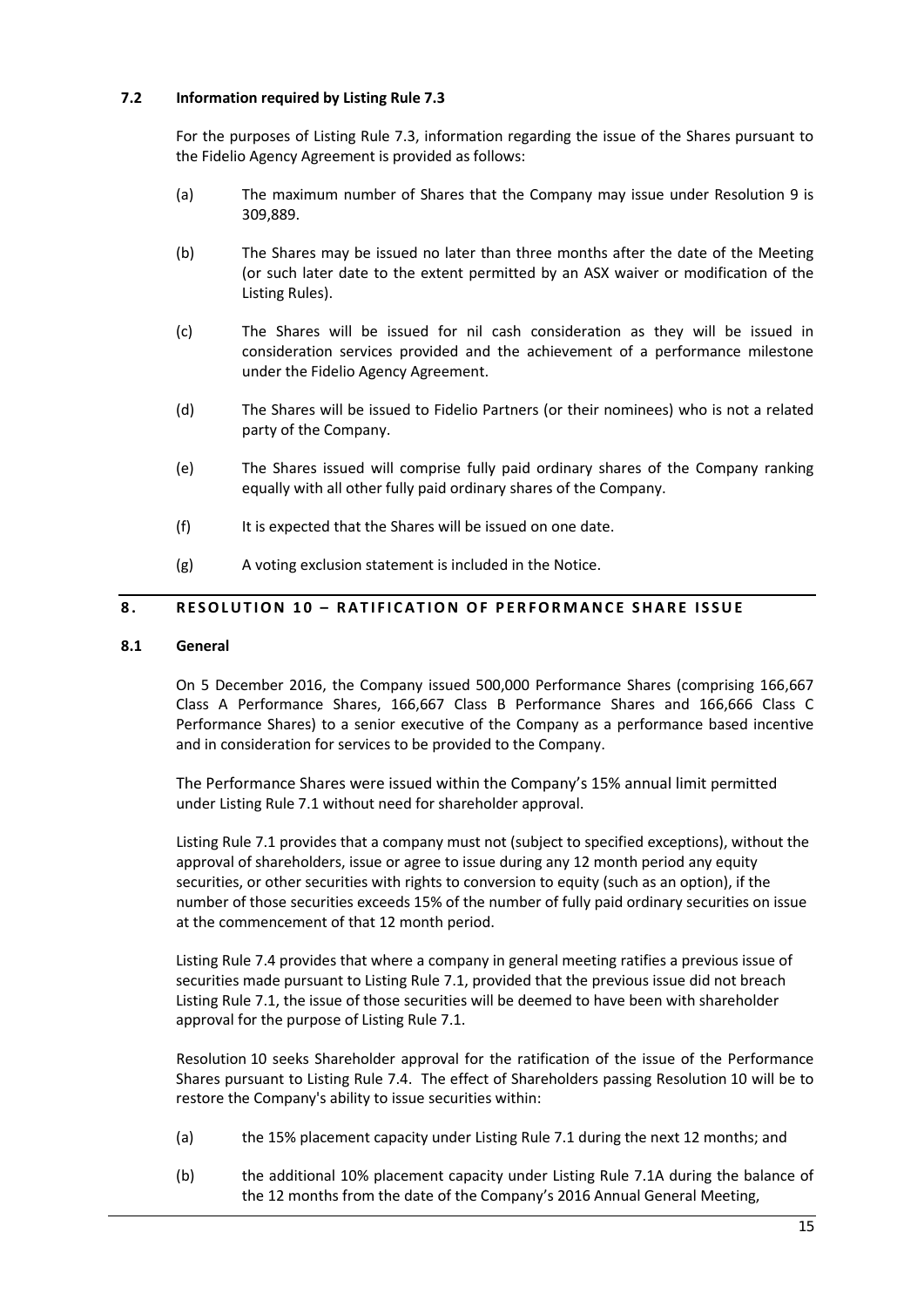without obtaining prior Shareholder approval.

Resolution 10 is an ordinary resolution.

# **8.2 Information required by ASX Listing Rule 7.5**

For the purposes of Listing Rule 7.5 information regarding the issue of the Performance Shares is provided as follows:

- (a) A total of 500,000 Performance Shares (comprising 166,667 Class A Performance Shares, 166,667 Class B Performance Shares and 166,666 Class C Performance Shares) were issued by the Company on 5 December 2016.
- (b) The Performance Shares were issued for nil cash consideration and were issued as a performance based incentive and in consideration for services to be provided to the Company.
- (c) The Performance Shares (comprising the Class A Performance Shares, Class B Performance Shares and Class C Performance Shares) were issued on the terms and conditions outlined in Schedule 2.
- (d) The Performance Shares were issued to a senior executive of the Company, who is not a related party of the Company.
- (e) No funds were raised from the issue of the Performance Shares.
- (f) A voting exclusion statement is included in the Notice.

# **9 . ENQUIRIES**

Shareholders are requested to contact Company Secretary, Emma Wates on (+ 61 8) 9322 7600 if they have any queries in respect of the matters set out in these documents.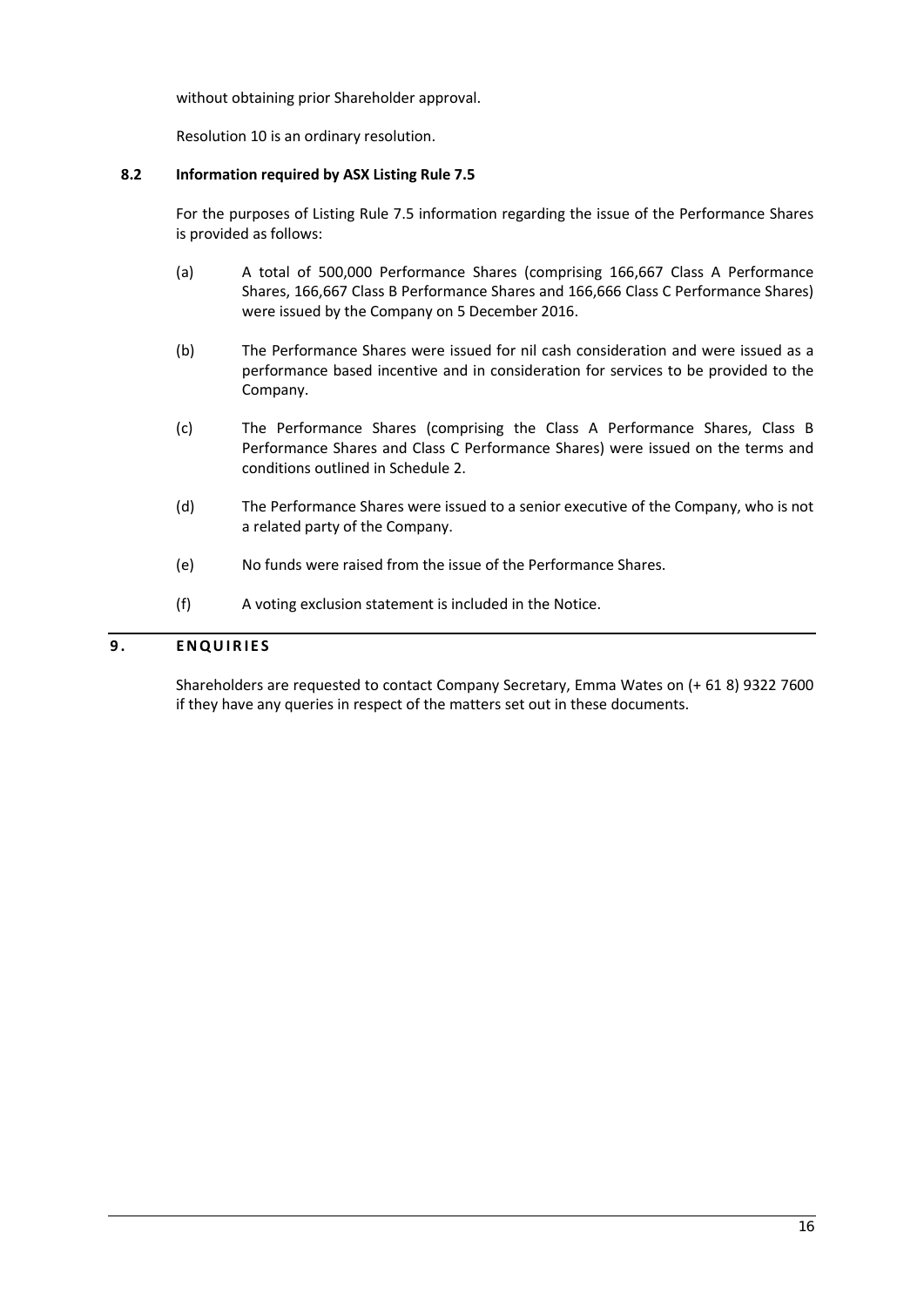# **GLOSSARY**

**\$** means Australian dollars.

**Alto Capital** means ACNS Capital Markets Pty Ltd (ACN: 088 503 208)

**ASIC** means the Australian Securities and Investments Commission.

**ASX** means ASX Limited (ACN 008 624 691) or the Australian Securities Exchange, as the context requires.

**Board** means the current board of directors of the Company.

**Business Day** means Monday to Friday inclusive, except New Year's Day, Good Friday, Easter Monday, Christmas Day, Boxing Day, and any other day that ASX declares is not a business day.

**Broker Options** means an Option with an exercise price of \$0.30 and an expiry date that is three years after the date of grant and otherwise on the terms and conditions in Schedule 1.

**BW Equities** means BW Equities Pty Ltd (ACN: 146 642 462)

**Class A Performance Share** means a performance share issued on the terms and conditions set out in Schedule 2 as those terms relate to "Class A Performance Shares".

**Class B Performance Share** means a performance share issued on the terms and conditions set out in Schedule 2 as those terms relate to "Class B Performance Shares".

**Class C Performance Share** means a performance share issued on the terms and conditions set out in Schedule 2 as those terms relate to "Class C Performance Shares".

**Company** means Family Zone Cyber Safety Limited (ACN 167 509 177).

**Constitution** means the Company's constitution.

**Corporations Act** means the Corporations Act 2001 (Cth).

**Directors** means the current directors of the Company.

**Equity Securities** includes a Share, a right to a Share or Option, an Option, a convertible security and any security that ASX decides to classify as an Equity Security.

**Explanatory Statement** means the explanatory statement accompanying the Notice of Meeting.

**Fidelio Agency Agreement** means the agency agreement between the Company and Fidelio Partners dated 17 May 2016 (as varied).

**Fidelio Partners** means Fidelio Partners Pte Ltd (2016133211E) of 101B Telok Ayers St #03-02, 068574, Singapore

**General Meeting** or **Meeting** means the meeting convened by the Notice.

**Listing Rules** means the Listing Rules of ASX.

**Notice** or **Notice of Meeting** or **Notice of General Meeting** means this notice of general meeting including the Explanatory Statement and the Proxy Form.

**Option** means an option to acquire a Share.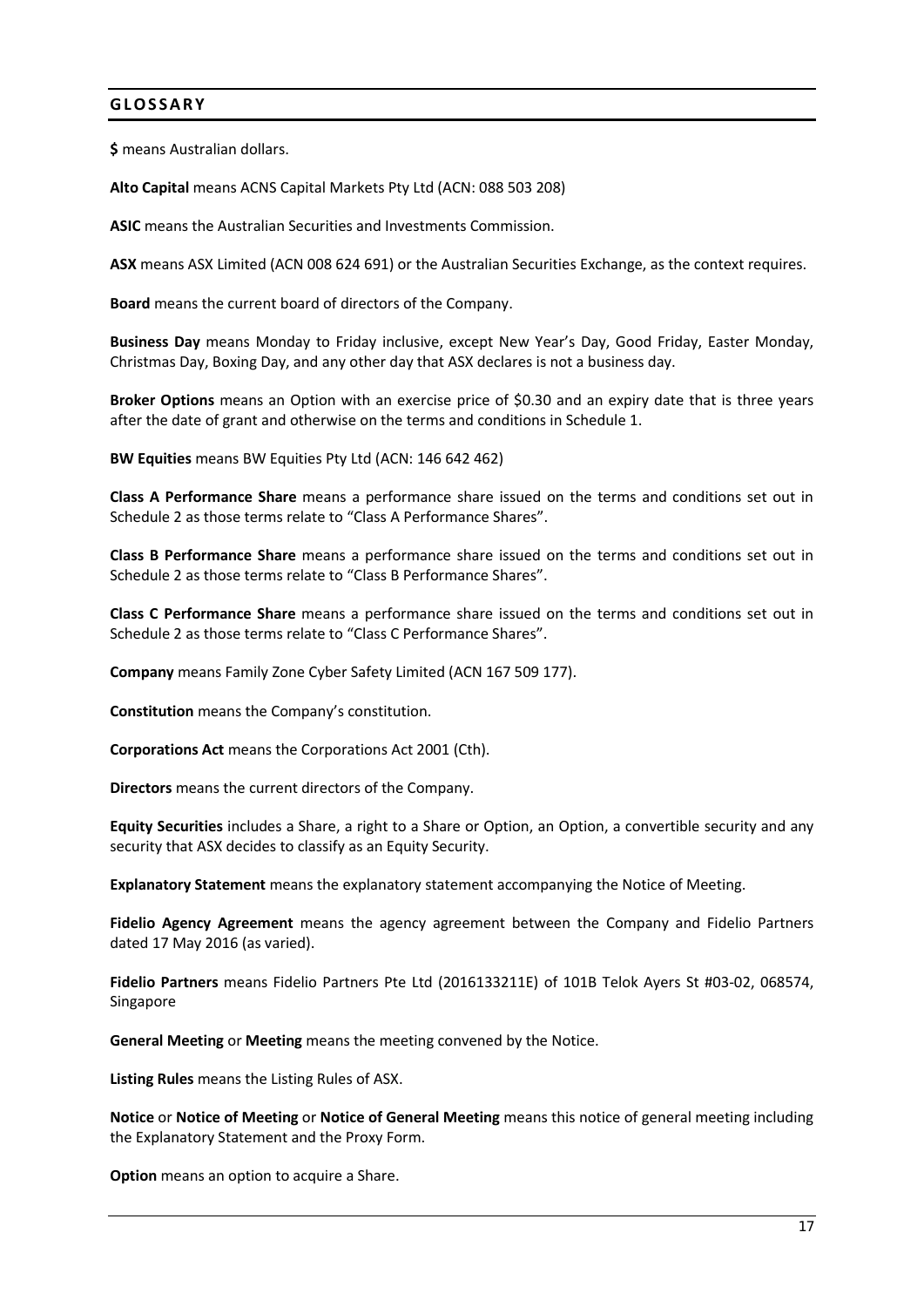**Ordinary Securities** has the meaning set out in the Listing Rules.

**Performance Share** means a Class A Performance Share, Class B Performance Share and/or a Class C Performance Share (as applicable).

**Placement** has the meaning set out in Section 1.

**Proxy Form** means the proxy form accompanying the Notice.

**Resolutions** means the resolutions set out in the Notice of Meeting, or any one of them, as the context requires.

**Share** means a fully paid ordinary share in the capital of the Company.

**Shareholder** means a holder of a Share.

**Tranche 1 Placement** has the meaning set out in Resolution 1.

**Tranche 2 Placement** has the meaning set out in Resolution 2.

**Tranche 1 Placement Shares** has the meaning set out in Resolution 1.

**Tranche 2 Placement Shares** has the meaning set out in Resolution 2.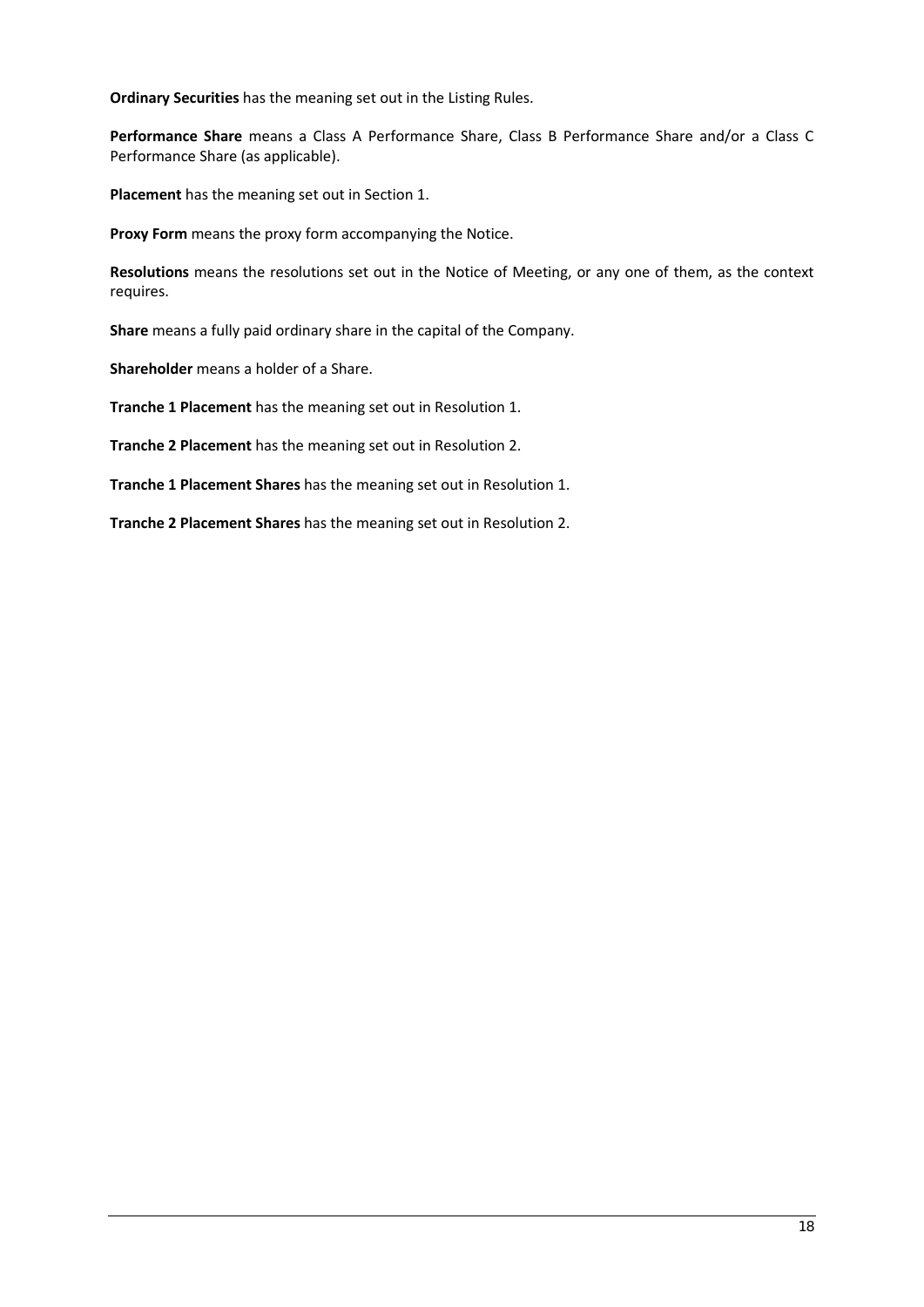# **SCHEDULE 1 – TERMS AND CONDITIONS OF BROKER OPTIONS**

<span id="page-18-0"></span>The terms and conditions of the Broker Options are outlined below.

#### **1. Entitlement**

Each Broker Option (**Option**) entitles the holder to subscribe for one Share upon exercise of the Option.

#### **2. Exercise Price and Expiry Date**

The Options have an exercise price of \$0.30 (**Exercise Price**) and expire on the date that is three years from the date of grant (**Expiry Date**).

#### **3. Exercise Period**

The Options are exercisable at any time on or prior to the Expiry Date.

#### **4. Notice of Exercise**

The Options may be exercised by notice in writing to the Company (**Notice of Exercise**) and payment of the Exercise Price for each Option being exercised. Any Notice of Exercise of an Option received by the Company will be deemed to be a notice of the exercise of that Option as at the date of receipt.

#### **5. Shares issued on exercise**

Shares issued on exercise of the Options will rank equally with the then shares of the Company.

#### **6. Quotation of Shares on exercise**

Application will be made by the Company to ASX for quotation of the Shares issued upon the exercise of the Options.

# **7. Timing of issue of Shares**

After an Option is validly exercised, the Company must, within, 15 Business Days of the notice of exercise and receipt of cleared funds equal to the sum payable on the exercise of the Option:

- (a) issue the Share; and
- (c) do all such acts, matters and things to obtain the grant of official quotation of the Share on ASX no later than 5 Business Days after issuing the Shares.

#### **8. Participation in new issues**

There are no participation rights or entitlements inherent in the Options and holders will not be entitled to participate in new issues of capital offered to Shareholders during the currency of the Options. However, the Company will give holders of the Options notice of the proposed issue prior to the date for determining entitlements to participate in any such issue.

## **9. Adjustment for bonus issues of Shares**

If the Company makes a bonus issue of Shares or other securities to existing Shareholders (other than an issue in lieu or in satisfaction of dividends or by way of dividend reinvestment):

(b) the number of Shares which must be issued on the exercise of an Option will be increased by the number of Shares which the Optionholder would have received if the Optionholder had exercised the Option before the record date for the bonus issue; and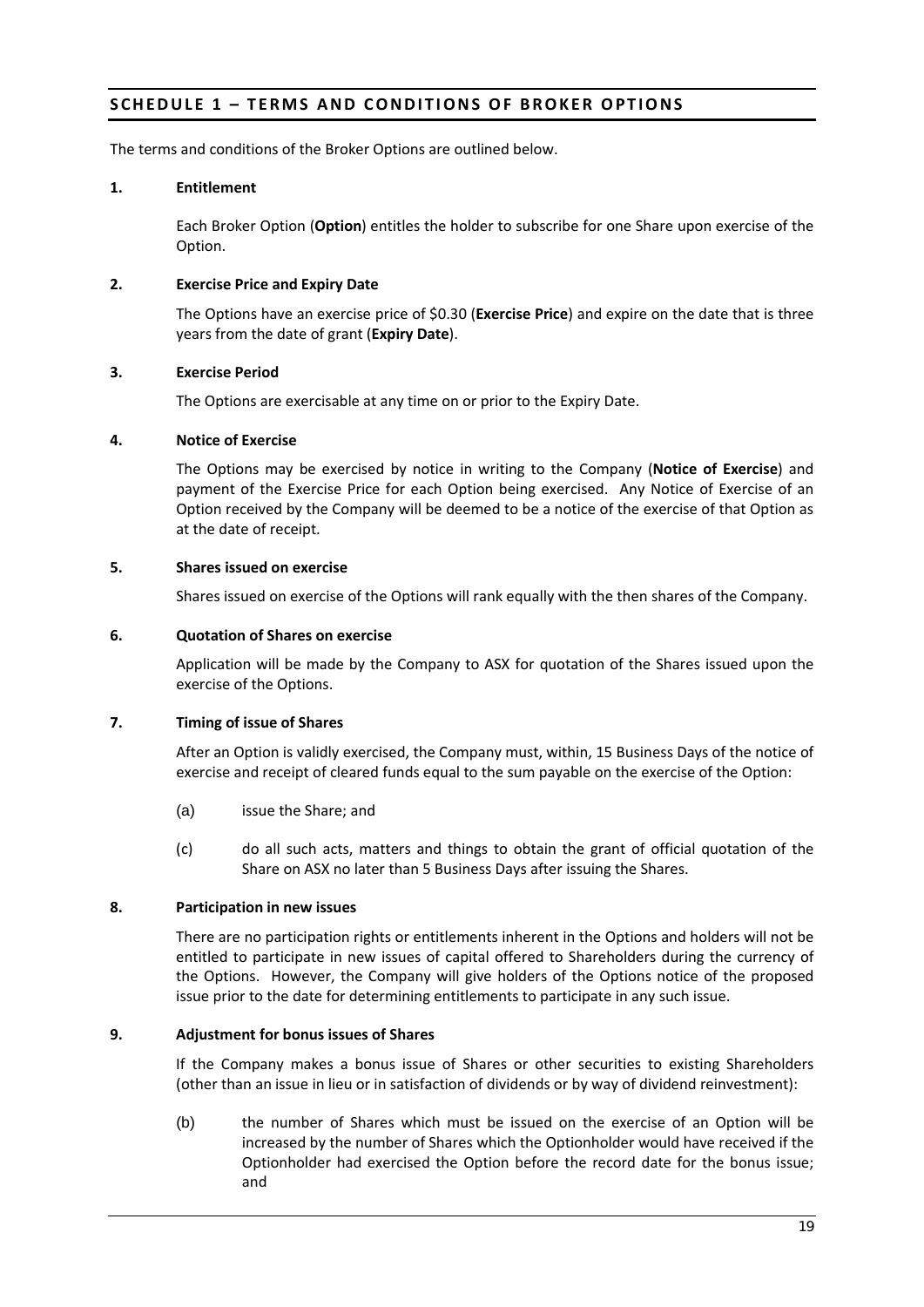(d) no change will be made to the Exercise Price.

# **10. Adjustment for entitlement issue**

If the Company makes an issue of Shares pro rata to existing Shareholders there will be no adjustment of the Exercise Price of an Option.

# **11. Adjustments for reorganisation**

If there is any reconstruction of the issued share capital of the Company, the rights of the Optionholders may be varied to comply with the Listing Rules which apply to the reconstruction at the time of the reconstruction.

# **12. Options not quoted**

The Company will not apply to ASX for quotation of the Options.

# **13. Options not transferable**

The Options are not transferable.

# **14. Lodgement Instructions**

Cheques shall be in Australian currency made payable to the Company and crossed "Not Negotiable". The application for shares on exercise of the Options with the appropriate remittance should be lodged at the Company's share registry.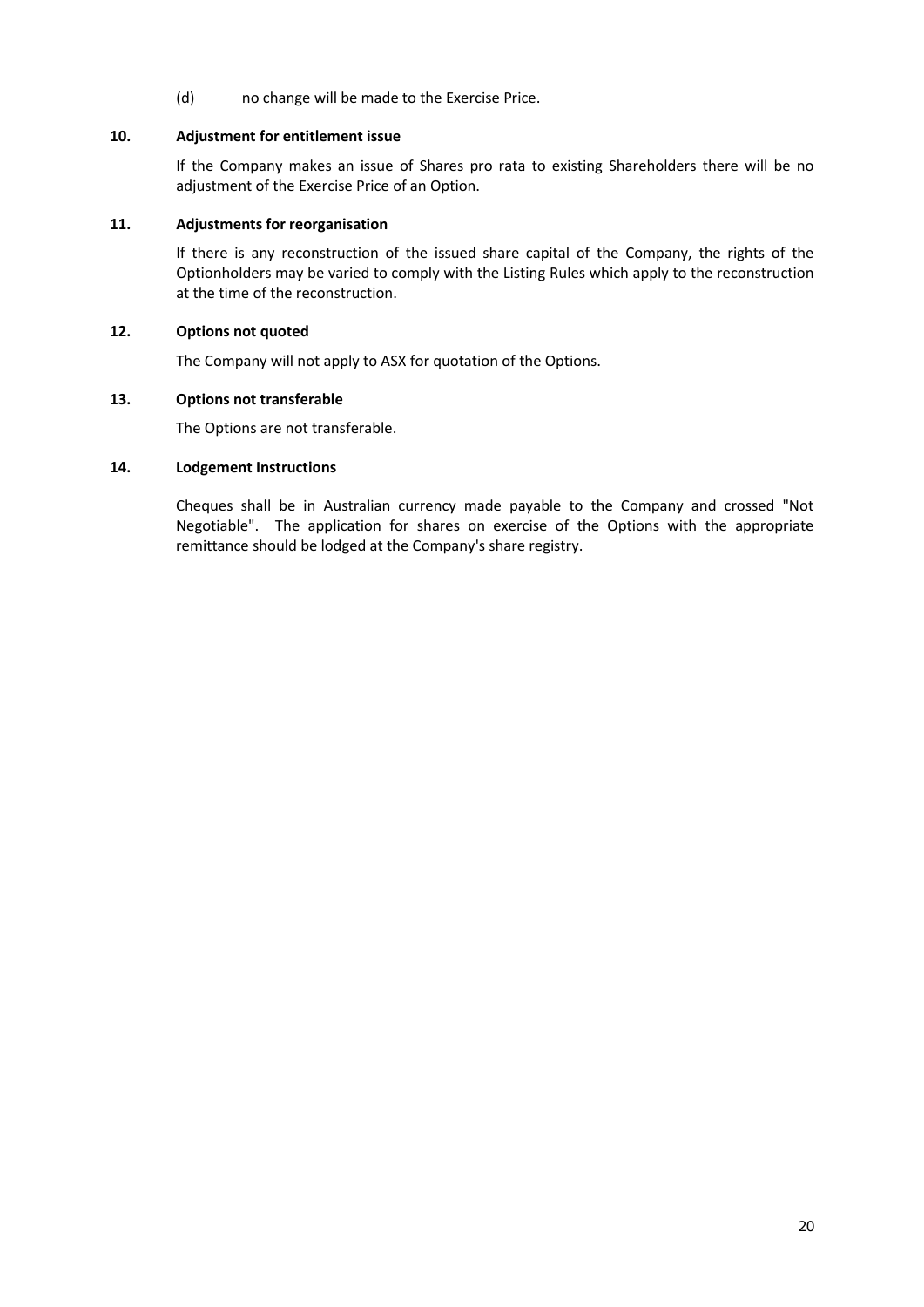# **SCHEDULE 2 – TERMS AND CONDITIONS OF PERFORMANCE SHARES**

The terms and conditions of the Performance Shares are outlined below.

(a) **Definitions**

For the purpose of these terms and conditions:

**Expiry Date** means the A Expiry Date, B Expiry Date and the C Expiry Date (as relevant).

- (b) **Conversion and Expiry of Class A Performance Shares, Class B Performance Shares and Class C Performance Shares**
	- (i) (**Conversion on achievement of Milestone A**) On achievement of 15,000 paying subscribers of the Company generating at least \$100,000 revenue per month over 3 consecutive months (as confirmed by the Company's auditor) (**Milestone A**) within 24 months of the Company being admitted to the official list of the ASX (**Milestone A Achievement Date**), each Class A Performance Share will convert on a one for one basis into a Share.
	- (ii) (**A Expiry**) Confirmation that Milestone A has been achieved must occur within 2 months after the Milestone A Achievement Date (**A Expiry Date**).
	- (iii) (**Conversion on achievement of Milestone B**) On achievement of \$10,000,000 revenue by the Company over a 12 month rolling period of which 30% is subscription income (as confirmed by the Company's auditor) (**Milestone B**) within 36 months of the Company being admitted to the official list of the ASX (**Milestone B Achievement Date**), each Class B Performance Share will convert on a one for one basis into a Share.
	- (iv) (**B Expiry**) Confirmation that Milestone B has been achieved must occur within 2 months after the Milestone B Achievement Date (**B Expiry Date**).
	- (v) (**Conversion on achievement of Milestone C**) On achievement of \$20,000,000 revenue by the Company over a 12 month rolling period of which 30% is subscription income (as confirmed by the Company's auditor) (**Milestone C**) within 48 months of the Company being admitted to the official list of the ASX (**Milestone C Achievement Date**), each Class C Performance Share will convert on a one for one basis into a Share.
	- (vi) (**C Expiry**) Confirmation that Milestone C has been achieved must occur within 2 months after the Milestone C Achievement Date (**C Expiry Date**).
	- (vii) (**No conversion**) To the extent that:
		- (A) Class A Performance Shares have not converted into Shares on or before the A Expiry Date, then all such unconverted Class A Performance Shares held by each holder will automatically consolidate into one Class A Performance Share and will then convert into one Share;
		- (B) Class B Performance Shares have not converted into Shares on or before the B Expiry Date, then all such unconverted Class B Performance Shares held by each holder will automatically consolidate into one Class B Performance Share and will then convert into one Share; and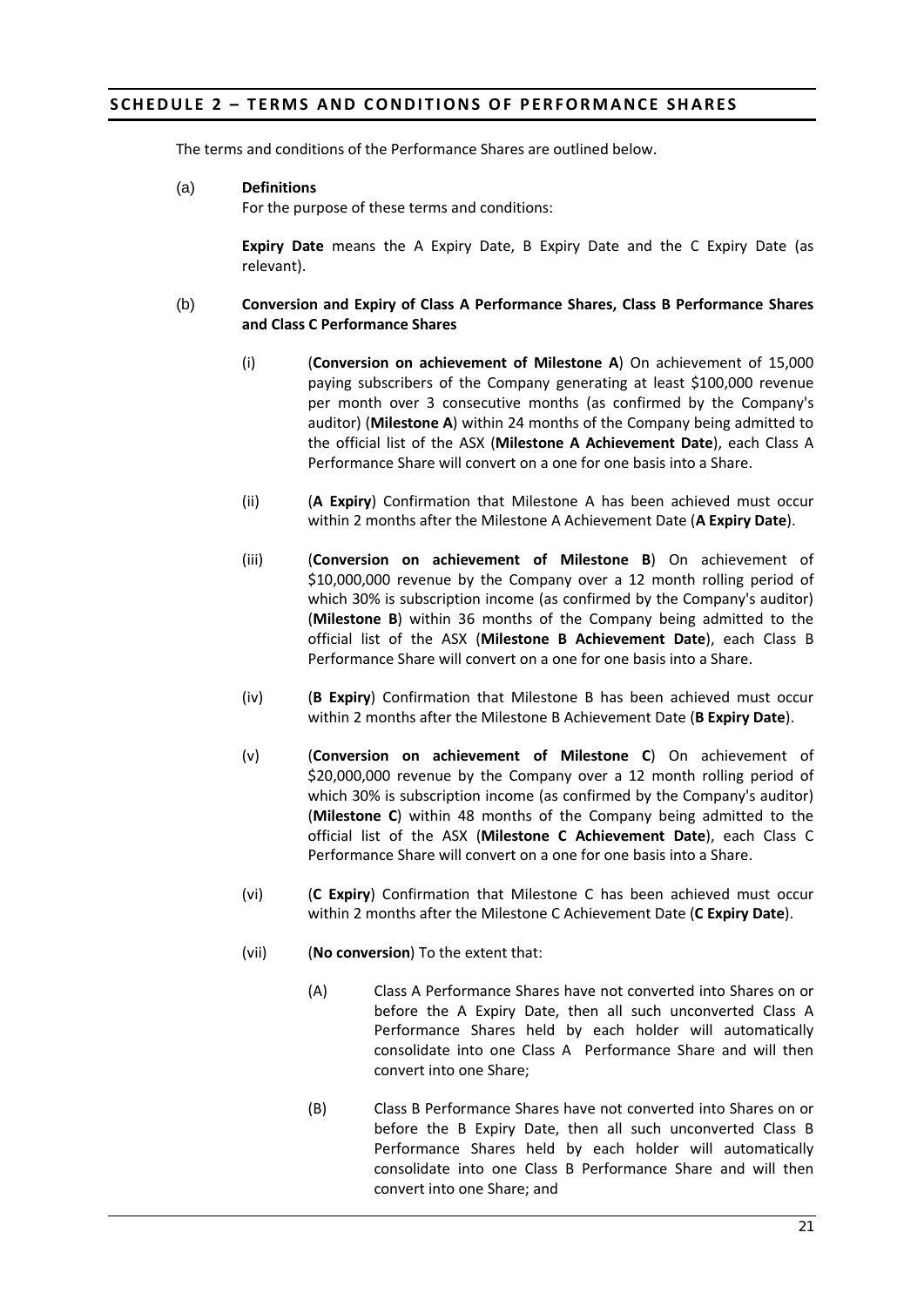- (C) Class C Performance Shares have not converted into Shares on or before the C Expiry Date, then all such unconverted Class C Performance Shares held by each holder will automatically consolidate into one Class C Performance Share and will then convert into one Share.
- (viii) (**Conversion procedure**) The Company will issue a Holder with a new holding statement for the Share or Shares as soon as practicable following the conversion of each Performance Share.
- (ix) (**Ranking of shares**) Each Share into which the Performance Shares will convert will upon issue:
	- (D) rank equally in all respects (including, without limitation, rights relating to dividends) with other issued Shares;
	- (E) be issued credited as fully paid;
	- (F) be duly authorised and issued by all necessary corporate action; and
	- (G) be issued free from all liens, charges and encumbrances whether known about or not including statutory and other pre-emption rights and any transfer restrictions.

## (c) **Conversion on change of control**

- (i) If there is a Change of Control Event in relation to the Company prior to the conversion of the Performance Shares, then:
	- (A) Milestone A, Milestone B and Milestone C will be deemed to have been achieved by the Milestone A Achievement Date, Milestone B Achievement Date and Milestone C Achievement Date respectively; and
	- (B) each Performance Share will automatically and immediately convert into Shares,

however, if the number of Shares to be issued as a result of the conversion of all Class A Performance Shares, together with the number of Shares to be issued as a result of the conversion of all Class B Performance Shares and Class C Performance Shares, due to a Change of Control Event in relation to the Company is in excess of 10% of the total issued share capital of the Company at the time of the conversion, then the number of Class A Performance Shares, Class B Performance Shares and the Class C Performance Shares to be converted will be prorated so that the aggregate number of Shares issued upon conversion of the Class A Performance Shares, Class B Performance Shares and the Class C Performance Shares is equal to 10% of the total issued share capital of the Company.

## (d) **Takeover provisions**

(i) If the conversion of Performance Shares (or part thereof) under these terms and conditions would result in any person being in contravention of section 606(1) of the Corporations Act then the conversion of each Performance Share that would cause the contravention will be deferred until such time or times thereafter that the conversion would not result in a contravention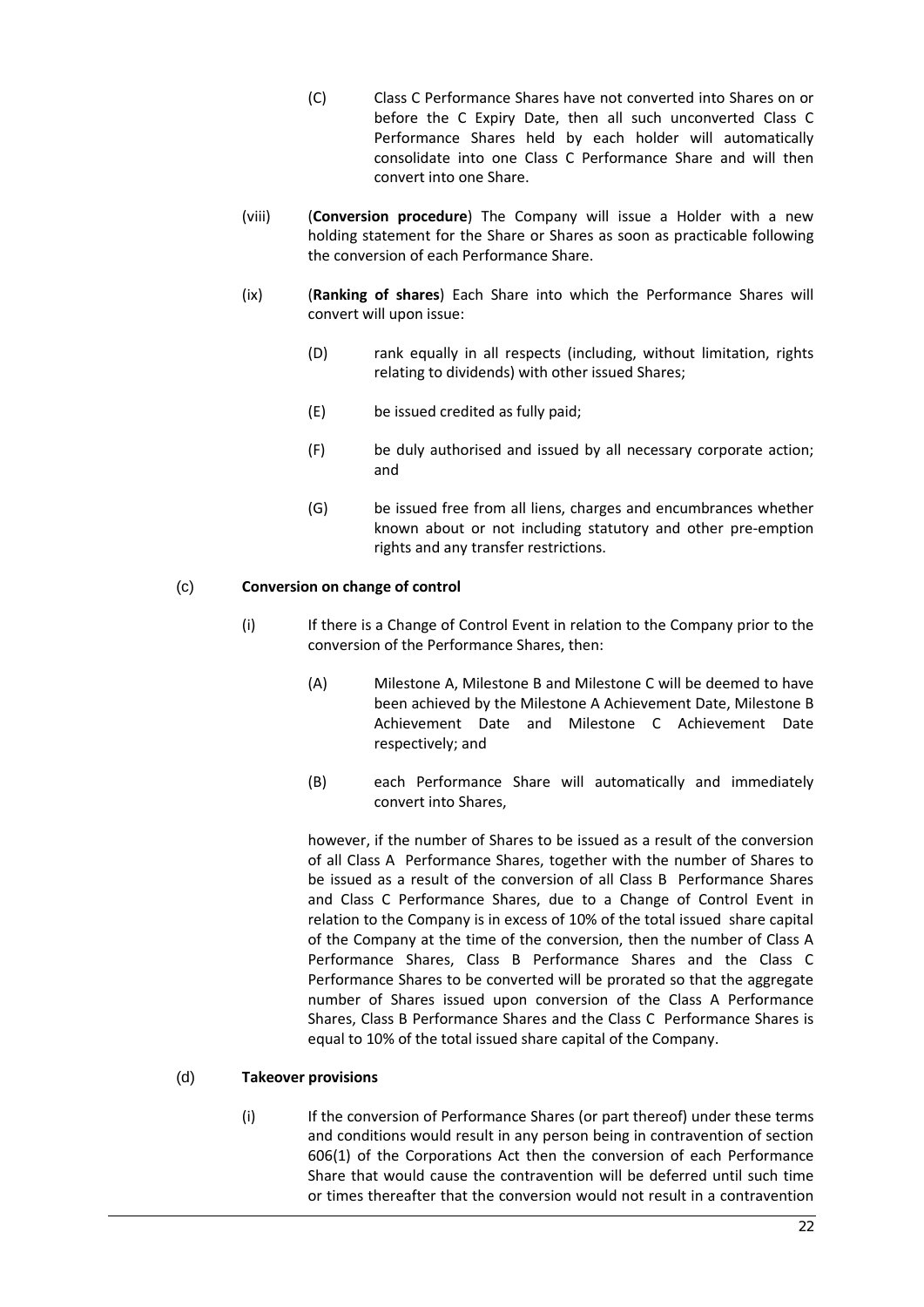of section 606(1) of the Corporations Act. Following a deferment under this paragraph, the Company will at all times be required to convert that number of Performance Shares that would not result in a contravention of section 606(1) of the Corporations Act.

- (ii) The Holders will give notification to the Company in writing if they consider that the conversion of Performance Shares (or part thereof) under these terms and conditions may result in the contravention of section 606(1) of the Corporations Act, failing which the Company will assume that the conversion of Performance Shares (or part thereof) under these terms and conditions will not result in any person being in contravention of section 606(1) of the Corporations Act.
- (iii) The Company may (but is not obliged to) by written notice request the Holders to give notification to the Company in writing within seven days if they consider that the conversion of Performance Shares (or part thereof) under these terms and conditions may result in the contravention of section 606(1) of the Corporations Act. If the Holders do not give notification to the Company within seven days that they consider the conversion of Performance Shares (or part thereof) under these terms and conditions may result in the contravention of section 606(1) of the Corporations Act then the Company will assume that the conversion of Performance Shares (or part thereof) under these terms and conditions will not result in any person being in contravention of section 606(1) of the Corporations Act.

# (e) **Rights attaching to Performance Shares**

- (i) (**Share capital**) Each Performance Share is a share in the capital of the Company.
- (ii) (**General meetings**) Each Performance Share confers on a Holder the right to receive notices of general meetings and financial reports and accounts of the Company that are circulated to shareholders. A Holder has the right to attend general meetings of shareholders of the Company.
- (iii) (**No Voting rights**) A Performance Share does not entitle a Holder to vote on any resolutions proposed at a general meeting of shareholders of the Company.
- (iv) (**No dividend rights**) A Performance Share does not entitle a Holder to any dividends.
- (v) (**Rights on winding up**) Each Performance Share entitles a Holder to participate in the surplus profits or assets of the Company upon winding up of the Company, but only to the extent of \$0.0001 per Performance Share.
- (vi) (**Not transferable**) A Performance Share is not transferable.
- (vii) (**Reorganisation of capital**) If there is a reorganisation (including, without limitation, consolidation, sub-division, reduction or return) of the issued capital of the Company, the rights of a Holder will be varied (as appropriate) in accordance with the Listing Rules which apply to reorganisation of capital at the time of the reorganisation.
- (viii) (**Quotation of shares on conversion**) If the Shares of the Company are quoted on the ASX at the time of conversion of a Performance Share, an application will be made by the Company to ASX for official quotation of the